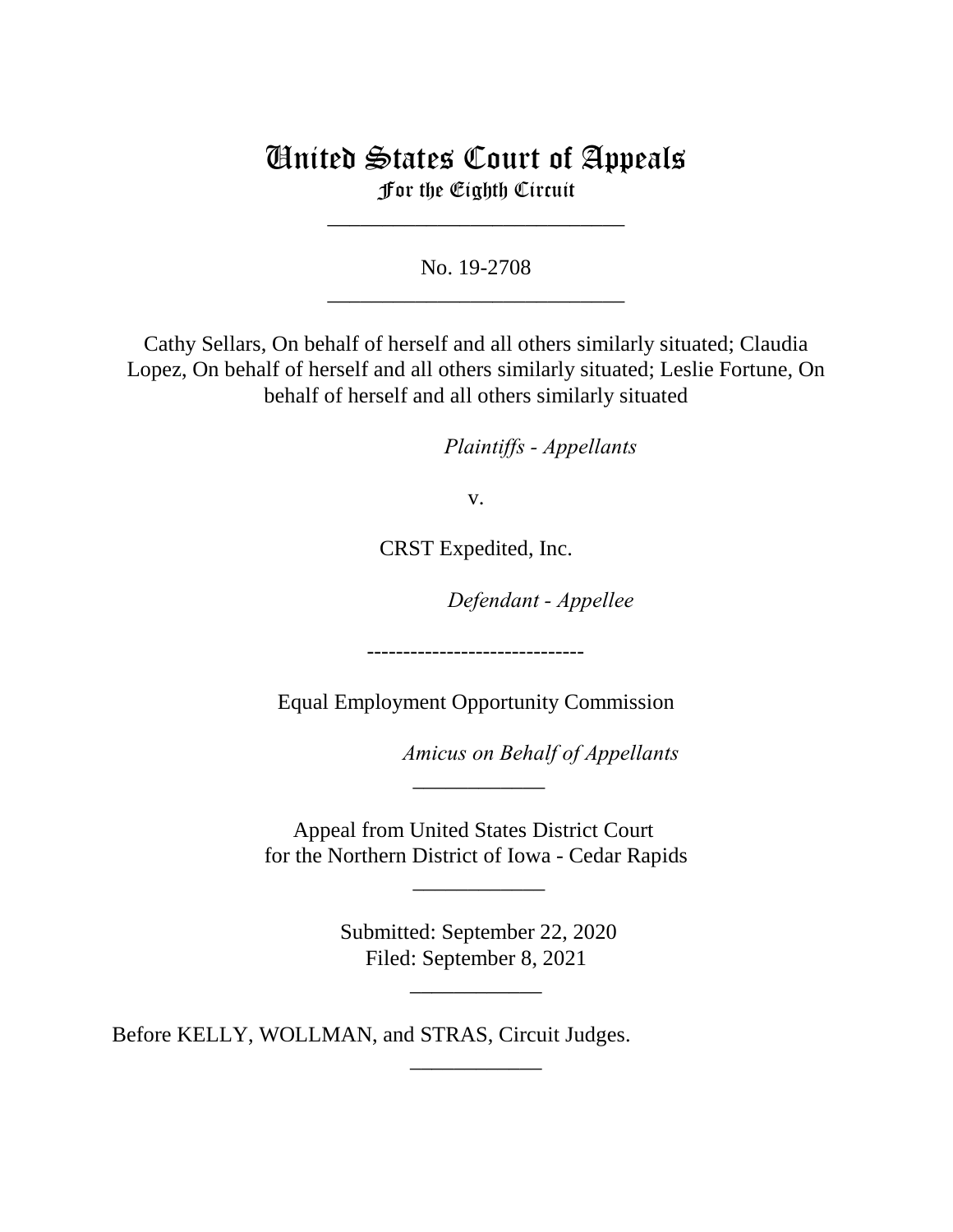WOLLMAN, Circuit Judge.

Cathy Sellars, Claudia Lopez, and Leslie Fortune (hereinafter, the Plaintiffs) brought suit against their employer, CRST Expedited, Inc. (CRST), alleging Title VII claims of retaliation and hostile work environment on behalf of themselves and all others similarly situated, as well as individual constructive discharge claims on behalf of themselves. As relevant to this appeal, the district court granted summary judgment to CRST on the class and individual retaliation claims, as well as on the Plaintiffs' individual hostile work environment and constructive discharge claims. We affirm in part, reverse in part, and remand for further proceedings consistent with this opinion.

### I. Background

The Plaintiffs are female truck drivers who represent a class of women who drove for CRST between October 12, 2013, and December 5, 2017. Sellars drove for CRST between December 2013 and March 2014.Lopez drove for CRST between April 2014 and December 2014.Fortune drove for CRST between November 2013 and January 2015.

CRST is a long-haul trucking company whose drivers begin and end trips at designated CRST terminals around the country. Drivers also stay at the terminals between loads as needed. CRST's employment policies apply at the terminals, as well as on the trucks. CRST's drivers work in pairs so that one driver can sleep in the truck's bunks while the other continues to drive.Typically, once a driver has been hired, trained, and licensed, CRST does not directly pair the drivers. Rather, it signs off on a pairing after the drivers mutually agree to take on a truck load, provided that there are no Human Resources (HR)-based personnel limitations, such as a "male only" tag on a driver.CRST will occasionally facilitate a pairing among available drivers, who then mutually agree to drive together. Drivers earn an individualized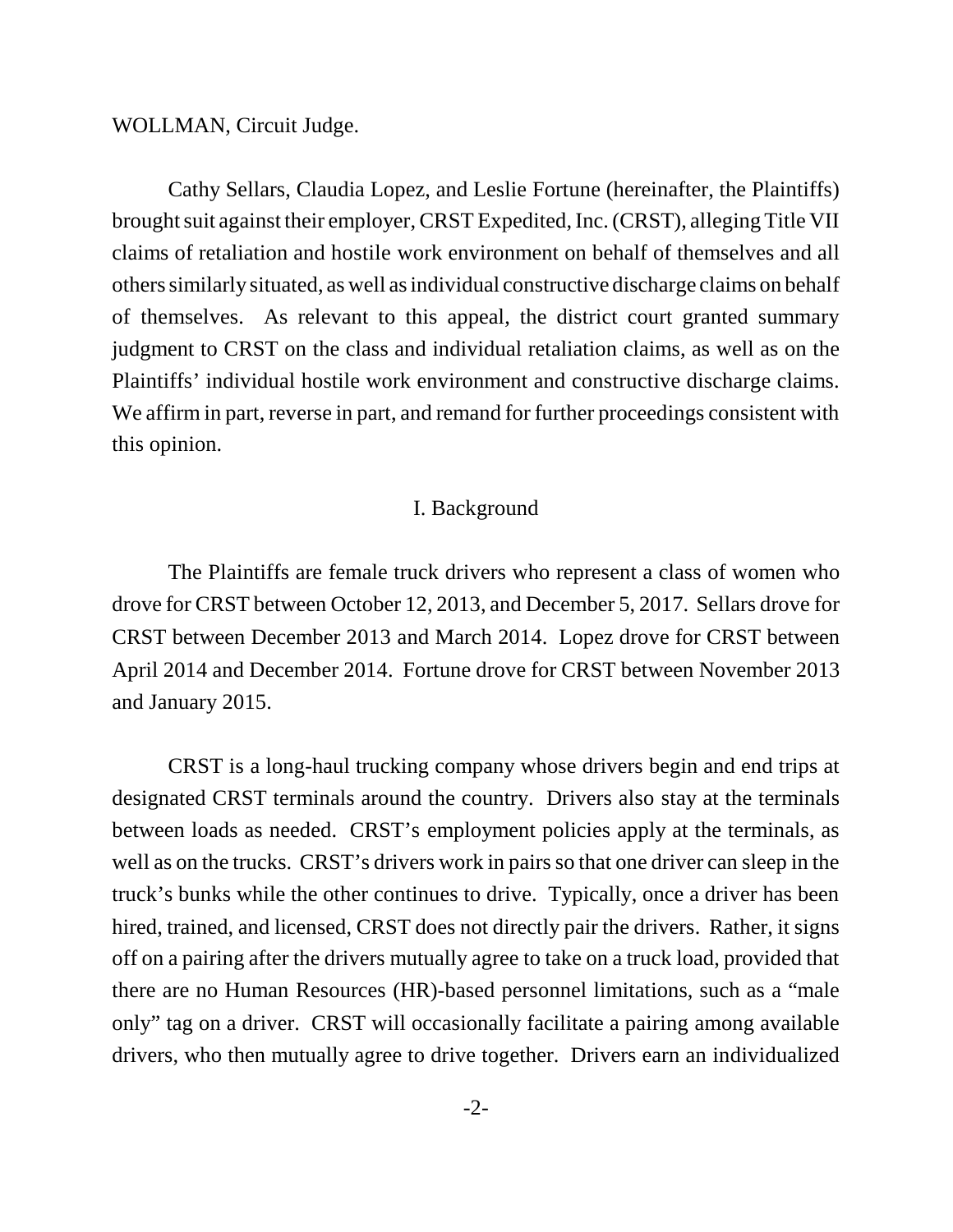rate per mile depending on their experience (split-mileage rate). While on the truck, drivers can communicate with CRST management through a "Qualcom unit," a type of internal email and instant messaging system.

CRST's standard pay policy provides for two types of driver pay: an individualized split-mileage rate earned only while driving the truck, and set rates earned in other situations—such as layovers longer than 48 hours and time spent waiting for a road to become passable.If management removes a driver from a truck, CRST will pay for a hotel room and/or transportation to another CRST terminal or new load as needed.On or about July 1, 2015, CRST amended its standard pay policy such that drivers removed from a truck following a complaint of sexual harassment would receive a set rate of layover pay regardless of how long the layover lasted (HR layover policy).

Upon being hired, drivers receive a copy of CRST's sexual harassment procedures and acknowledge to management that they will report any sexual harassment that they experience so that they can be removed from the harassing situation. Once management receives a safety or harassment complaint from a truckoccupying driver, CRST's practice is to remove complainants from the complained-of situation as soon as practicable.CRST contends that removal is necessary, both for the safety of the complainants and for the facilitation of a prompt investigation by HR.As the only witnesses to harassment on the truck are often the complainant and the alleged harrasser, many complaints cannot be corroborated.Even in the absence of corroboration, however, CRST often designates an accused male driver as "male only," which precludes him from future pairings with female drivers.

In addition to the general sexual comments by coworkers, each of the Plaintiffs complain of multiple incidents of sexual harassment during their time at CRST. Included below are those specific incidents having a clearly established timeline in the record.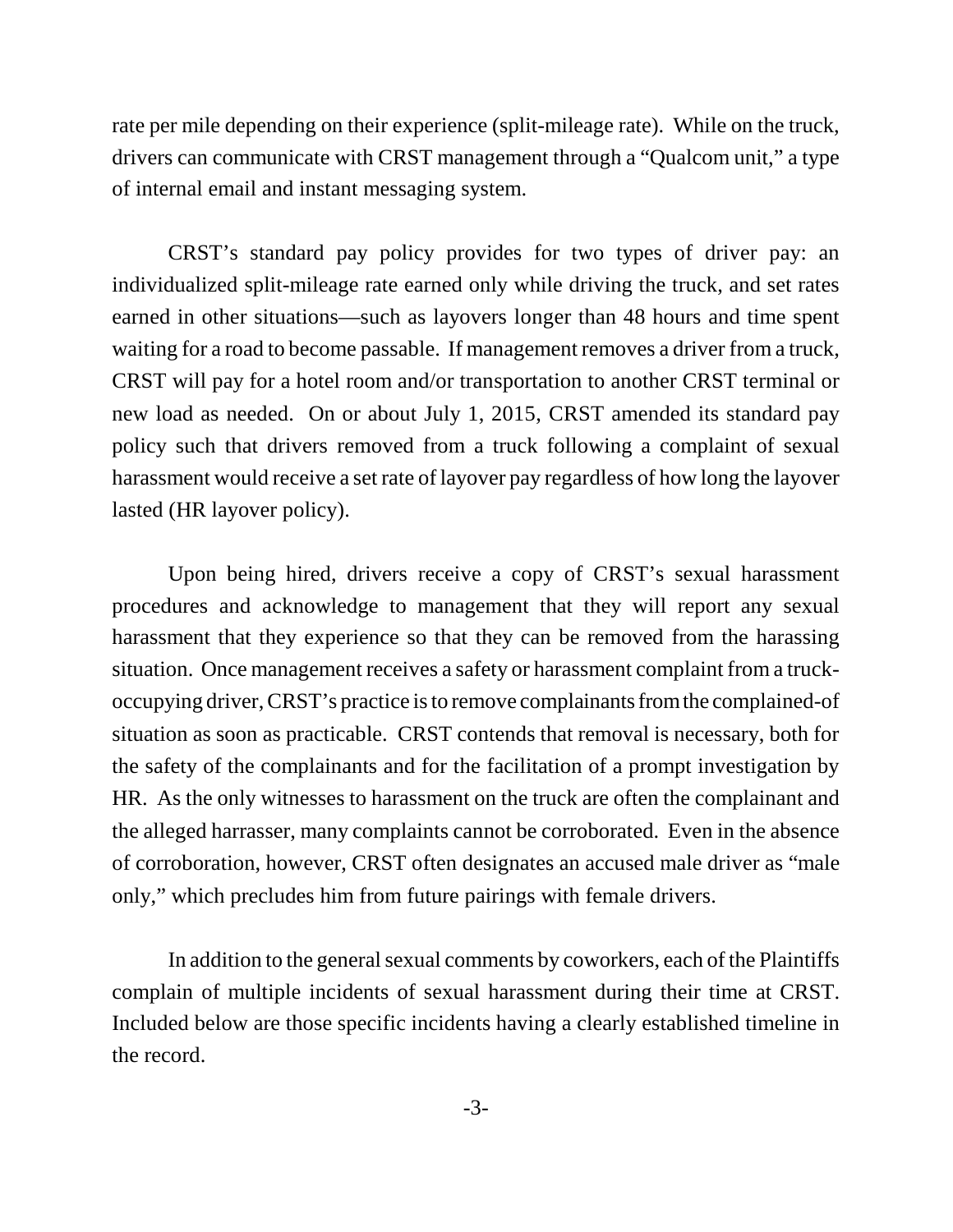Sellars complains of at least three separate incidents of sexual harassment by three different male CRST employees during her employment.During her onboard training at CRST's terminal in December 2013, Sellars reported to her supervisor that a male CRST driver, Lydell Wilkerson, had made inappropriate sexual comments to her and propositioned her for sex.CRST sent Wilkerson out of the terminal to meet another load, after which Sellars was not again bothered by him.In January 2014, CRST assigned a male lead driver to train Sellars. While on the truck, this lead driver made sexual comments to Sellars, masturbated in her presence while inviting her to "join him," and attempted to remove Sellars's shirt while she was sleeping.Within six hours of Sellars's complaint to management about the lead driver's conduct, she was removed from the truck and Karen Carlson, an HR employee, began an investigation.This lead driver was thereafter moved to male only status. In February 2014, while still in training, Sellars reported to CRST's dispatch that another male lead driver, Dwain Monroe, had shown pornographic images to her on his phone, made sexual innuendos, and displayed a knife upon learning of her report.In response, CRST again removed Sellars from the truck and conducted an investigation. Although CRST could not corroborate Sellars's complaint and police did not find a knife during their search of the truck, Monroe was ordered to have no further contact with Sellars.Sellars terminated her employment with CRST in March 2014.

Lopez complains of at least four separate incidents of sexual harassment by four different male CRST employees during her employment.While onboarding at CRST's terminal in April 2014, Lopez complained to management that a male student driver had made multiple inappropriate sexual comments to and about her. Specifically, the driver allegedly told others that he was going to "come back for" Lopez and "rape and marry" her after training.Lopez also reported that he had asked her personal and suggestive questions and made her physically uncomfortable by rubbing her back and attempting to force her to hug him.CRST investigated and then placed the student driver on male only status.In July 2014, Lopez complained to her driving manager that her male co-driver had made sexual advances and comments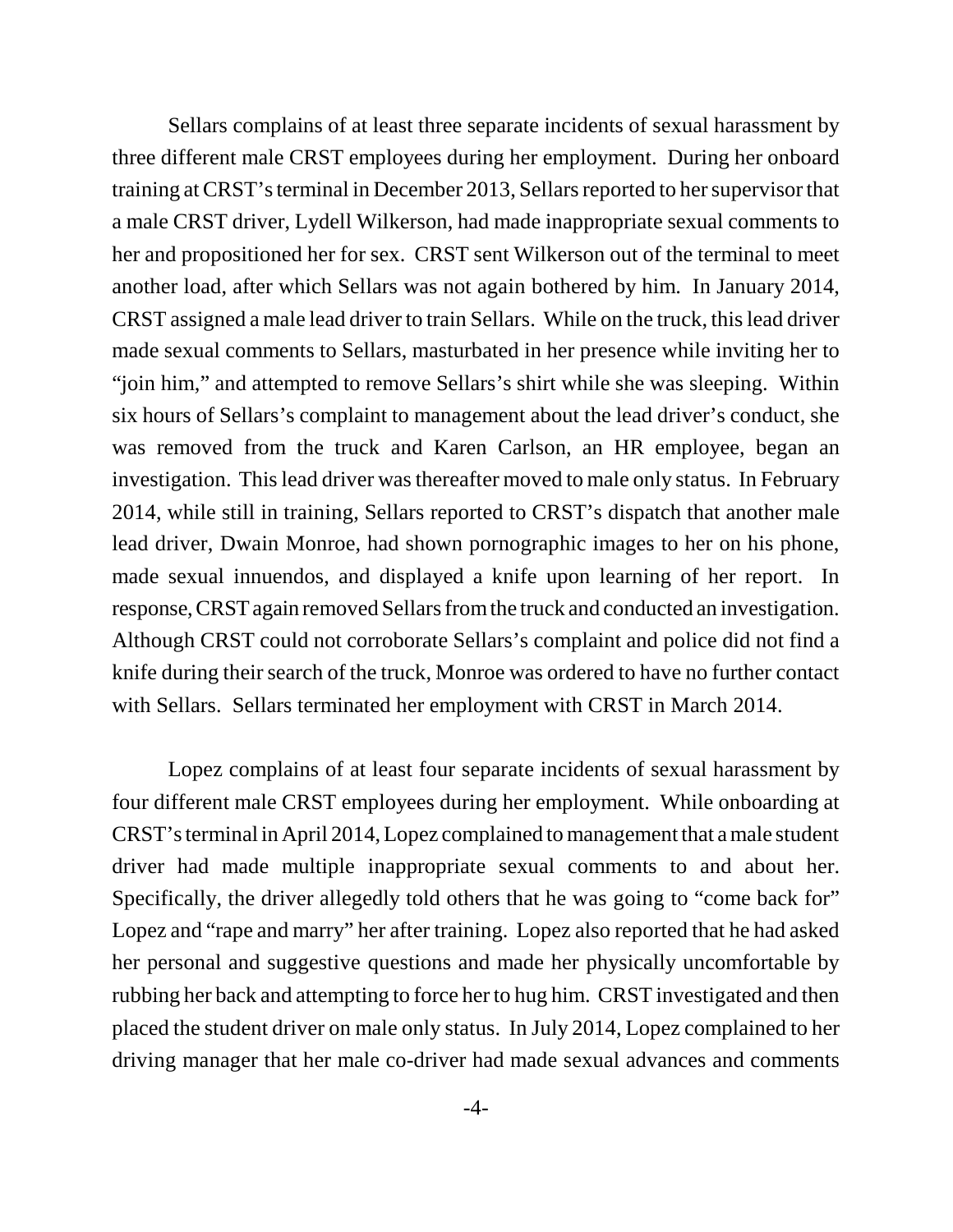while they were on the truck, had given her gifts that made her uncomfortable, and had attempted to kiss her.She also reported that she had awakened to find him sitting on her bunk stroking her hair.Lopez alleges that when she rebuffed his advances, he eventually drove away and left her stranded.No longer on the truck, Lopez did not report the harassment until her driving manager contacted her, whereupon CRST investigated and moved the co-driver to male only status.While on a truck with a different male co-driver in October 2014, Lopez awakened to find him naked, penis erect, on top of her.Lopez complained to management but asked to be allowed to remain on the truck and continue on to the Oklahoma City terminal.Based on Lopez's complaints and despite her request to stay with the load, CRST arranged for Lopez to exit the truck as soon as practicable, arranged for other transportation for Lopez to Oklahoma City, and investigated.Lopez quit in December 2014 after a third co-driver told her he "could kill [her] and leave [her] in the mountains" without anyone knowing, an incident that Lopez did not report to CRST.

Fortune complains of at least four separate incidents of sexual harassment by four different male CRST employees during her employment. During Fortune's November 2013 training, her assigned lead driver made multiple sexual advances toward her, including inviting her to share a bed and asking about her sexual preferences, while telling her that he had "never been with a colored woman before." When Fortune complained to CRST's safety representative at the terminal, CRST removed her from the truck, investigated the complaint, and terminated the lead driver for other reasons.Fortune completed her student driver training with Lydell Wilkerson without incident. Fortune alleges that later that month her first co-driver, James Parker, propositioned her for sex and viewed porn and masturbated in her presence. Fortune exited the truck at a truck stop and contacted her driving manager. Although the manager initially asked Fortune if she could stay on the truck and work it out, Fortune found another ride back to CRST's terminal.At the terminal, Parker spread rumors that Fortune was "a lot lizard," trucker slang for "prostitute," and continued making threats.HR minimally investigated both incidents and moved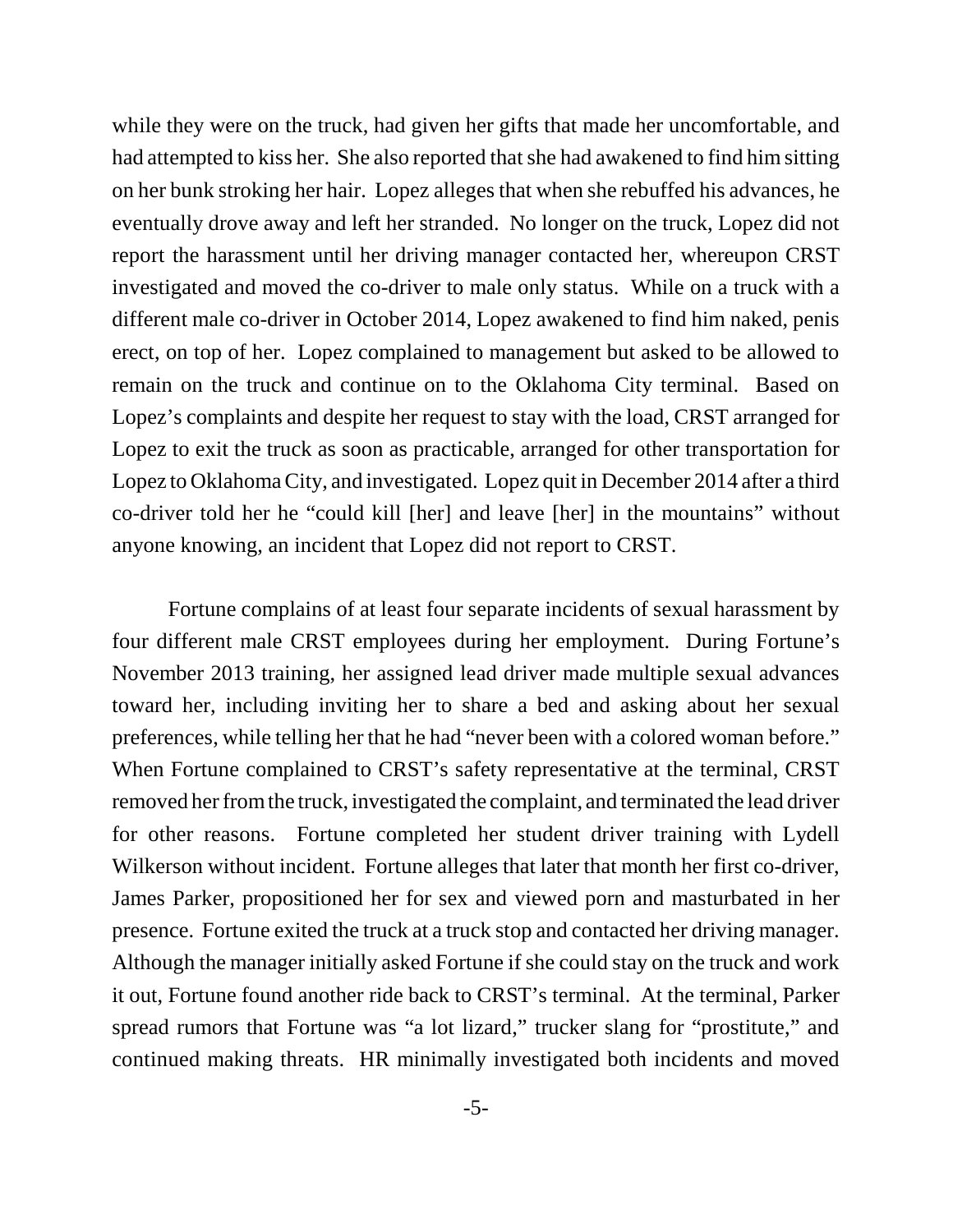Parker to male only status.In May 2014, Fortune's male co-driver made suggestive comments about Fortune's looks, told her he "needed to know if she was clean" (impliedly from sexually transmitted diseases), and asked to get into the bunk with her.When Fortune rebuffed him, he became angry and hostile and refused to help her maneuver the truck. Fortune complained, and CRST made arrangements for her to exit the truck at the Oklahoma City terminal, where Fortune complained to her driving manager, as well as via the HR hotline. CRST claims that the driver was prohibited from contacting Fortune again.In August 2014, Fortune complained that her then co-driver, Charles Pickens, touched her inappropriately while on the truck and asked to get into bed with her when she awakened to find him standing over her bunk. Fortune alleges that Pickens left only after she told him about the knives she kept for self-protection.After reporting the incident to CRST, Fortune got off the truck.

The Plaintiffs brought both individual and class Title VII retaliation claims alleging that CRST maintained a pattern or practice of discrimination against women who complain about sexual harassment. The district court certified a class of female drivers who drove for CRST after October 12, 2013, and were required to "exit the truck in response to their complaints of sexual harassment." D. Ct. Order of March 30, 2017, at 55. Between October 12, 2013, and December 5, 2017, there were 135 instances of female drivers exiting CRST trucks after complaining of sexual harassment. In light of CRST's July 1, 2015, change in pay policy, the district court treated those members of the class who drove for CRST prior to July 1, 2015, as one group (the pre-2015 class members) and those members who drove for CRST after July 1, 2015, as a second group (the post-2015 class members). There is no dispute that the Plaintiffs' individual retaliation claims are identical to the class retaliation claims of the pre-2015 class members. $<sup>1</sup>$ </sup>

<sup>1</sup>Sellars, Lopez, and Fortune each terminated her employment with CRST prior to July 2015.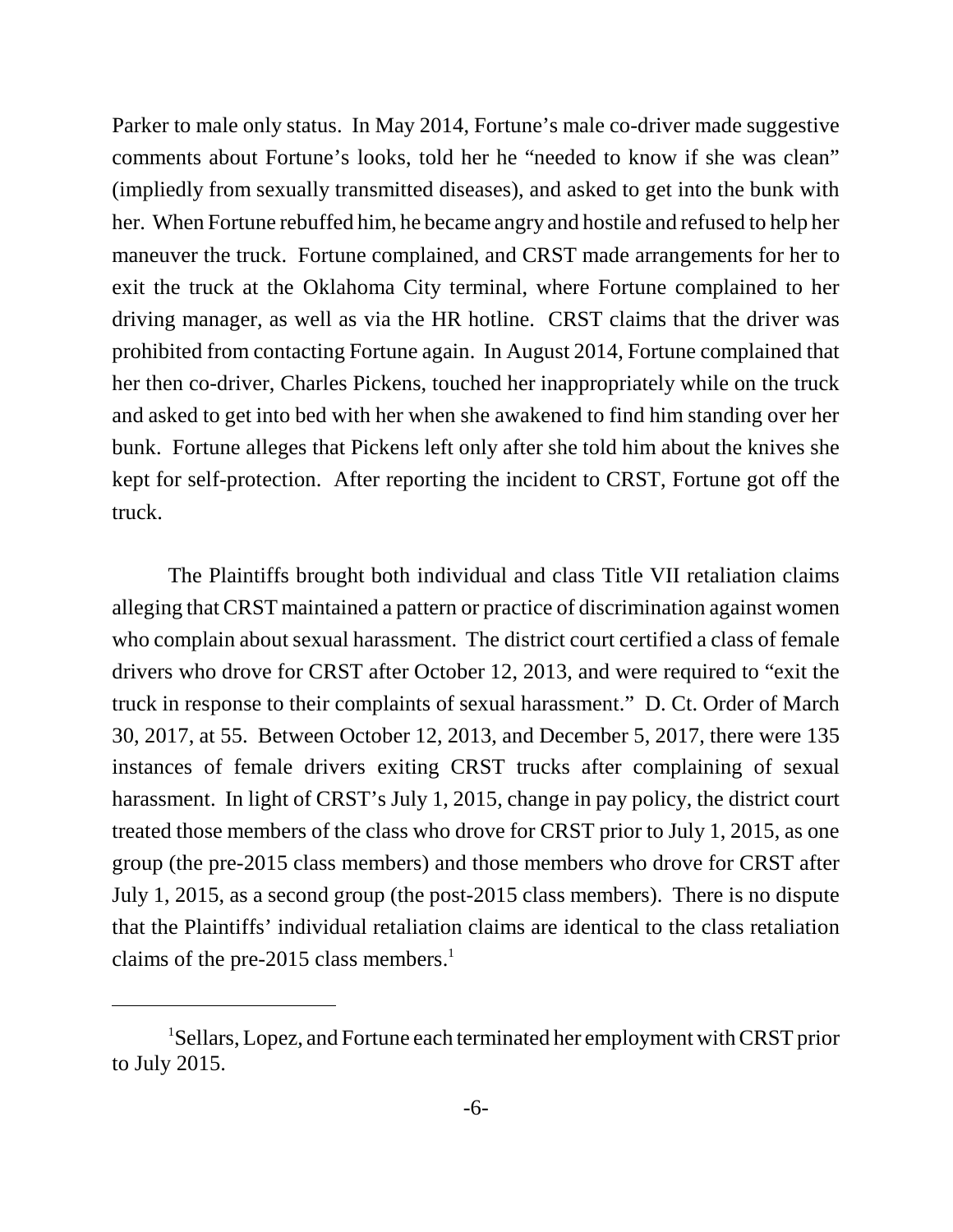Pursuant to Federal Rule of Civil Procedure 23(c)(4)(A), the district court also certified the question "whether CRST has a policy, pattern or practice of retaliating against women complaining of sexual harassment by requiring them to exit the truck except when they are a lead driver or owner-operator." D. Ct. Order of March 30, 2017, at 55. CRST conceded in its brief in support of its motion for summary judgment that its practice was to remove complainants from the complained-of situation unless there were special circumstances involved. The district court's order granting summary judgment instead addressed, as a "threshold issue" for each group of class members, "whether there [was] a genuine issue of material fact as to whether CRST has a policy, pattern or practice or 'standard operating procedure' of not paying women who complain of sexual harassment." D. Ct. Order of Jan. 15, 2019, at 26.

With regard to the pre-2015 class members, the district court found a genuine dispute of material fact whether CRST maintained a policy of not paying women who complain of sexual harassment. The district court concluded, however, that there was no direct evidence of retaliation and that the Plaintiffs had failed to show pretext under McDonnell Douglas Corp. v. Green, 411 U.S. 792 (1973). The district court granted summary judgment to CRST on the class retaliation claims of the pre-2015 class members, as well as on the Plaintiffs' identical individual retaliation claims, because there was no genuine dispute of fact whether the adverse employment action they experienced was in retaliation for their Title VII protected activity.

With regard to the post-2015 class members, the district court found that the Plaintiffs had not shown that CRST's policy of not paying women who complained of sexual harassment continued after the July 2015 change in pay policy. The district court accordingly concluded that there was no genuine dispute of material fact whether the post-2015 class members experienced an adverse employment action and also granted summary judgment to CRST on the class retaliation claims of the post-2015 class members.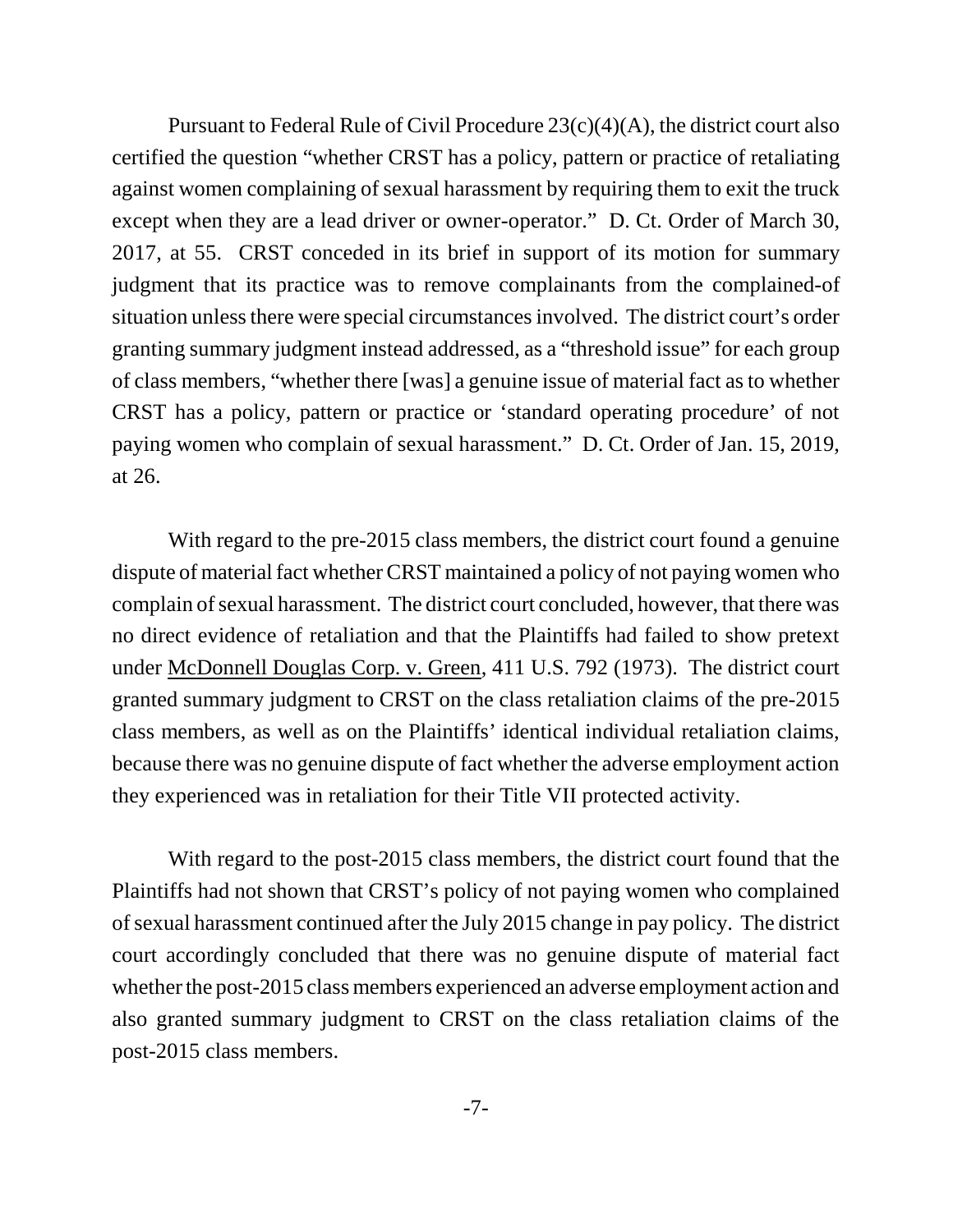Each Plaintiff also brought individual hostile work environment and constructive discharge claims.<sup>2</sup> The district court concluded that a reasonable jury could find that each Plaintiff was subjected to harassment severe and pervasive enough to constitute a hostile work environment. However, the district court found no genuine dispute of material fact with respect to CRST's liability for the alleged coworker-on-coworker harassment. Finally, the district court concluded that, although the conditions were intolerable, there was no genuine dispute of material fact whether CRST deliberately created intolerable working conditions with the intent that any of the Plaintiffs would resign. The district court accordingly granted summary judgment to CRST on the Plaintiffs' individual Title VII hostile work environment and constructive discharge claims.

We review grants of summary judgment *de novo*, making all reasonable inferences in favor of and viewing all genuinely disputed facts most favorably to the non-moving party. Young-Losee v. Graphic Packaging Int'l, Inc., 631 F.3d 909, 911 (8th Cir. 2011). Summary judgment is appropriate only where "there is no genuine dispute as to any material fact and the movant is entitled to judgment as a matter of law." Fed. R. Civ. P. 56(a).

# II. Individual and Class Retaliation Claims

The Plaintiffs appeal the district court's grant of summary judgment on both the individual and class Title VII retaliation claims. There is no dispute that CRST's practice during the entire class period was to remove drivers who complained of co-driver sexual harassment from the truck as soon as practicable (CRST's removal policy). Complainants ceased to earn their split-mileage rate upon removal but

<sup>&</sup>lt;sup>2</sup>Although the Plaintiffs initially brought a class hostile work environment claim, the district court decertified the hostile work environment class, a ruling that the Plaintiffs do not appeal.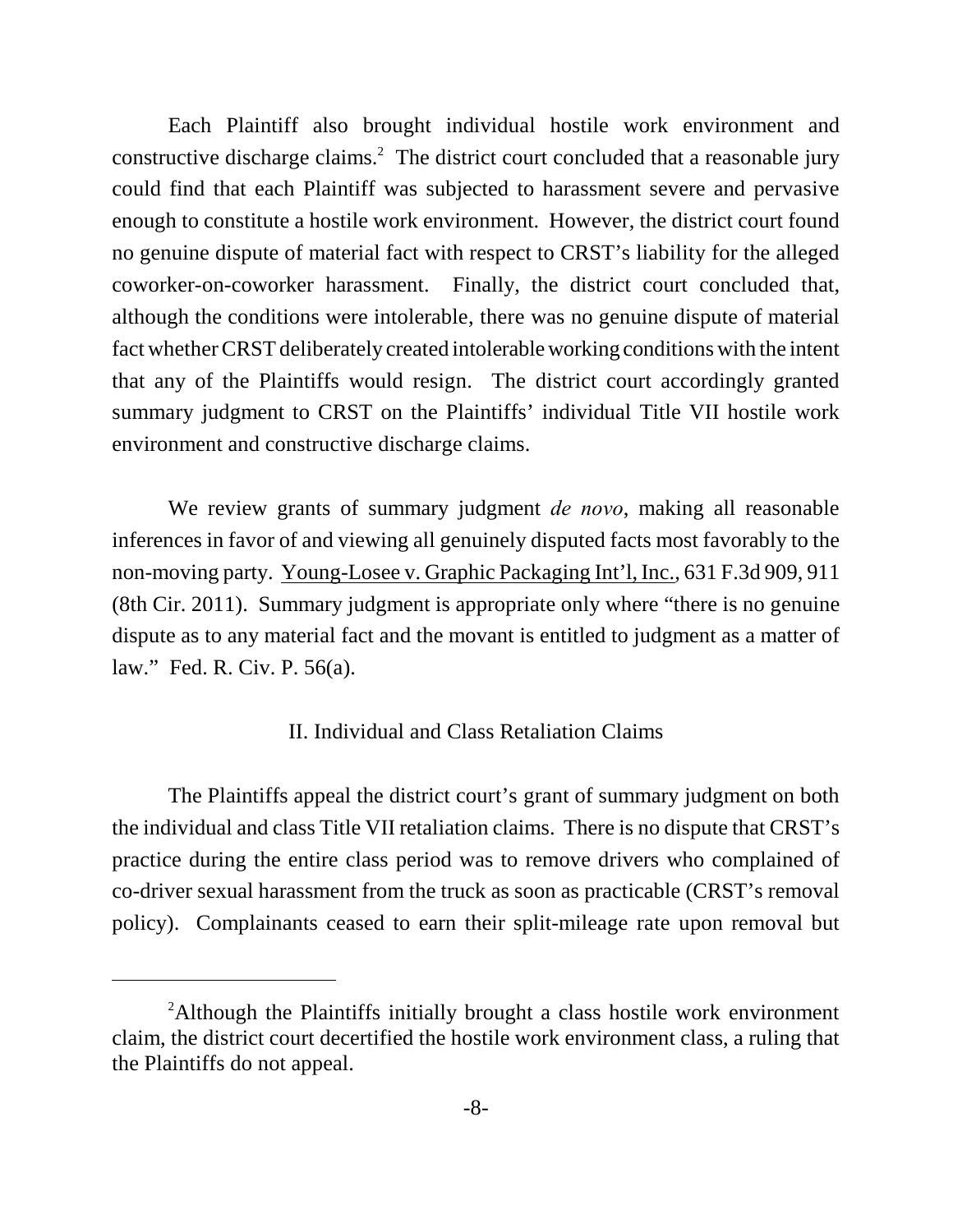remained eligible to earn the other types of pay provided for in CRST's standard pay policy. After CRST changed the pay policy in 2015, sexual harassment complainants became immediately eligible to receive layover pay upon removal.<sup>3</sup> CRST did not inform its employees of the changed HR layover policy, however, and so they learned of the change only upon complaining of sexual harassment. The Plaintiffs argue two theories of retaliation under Title VII: (1) that CRST's policy of removing complainants of sexual harassment is retaliatory *per se*; and (2) that there is a genuine dispute of material fact as to whether the Plaintiffs and the class were subject to an adverse employment action motivated by retaliatory intent.

Title VII prohibits employers from discriminating against any employee who complains of sexual harassment in the workplace. 42 U.S.C. § 2000e-3(a); Meritor Sav. Bank, FSB v. Vinson, 477 U.S. 57, 63–68 (1986) (holding that sexual harassment may be actionable under Title VII as discrimination on the basis of sex if it is sufficiently severe and pervasive).

The Plaintiffs argue that CRST's removal policy is retaliatory *per se*. See EEOC v. Bd. of Governors of State Colls. & Univs., 957 F.2d 424, 428 (7th Cir. 1992) ("When an employee's participation in statutorily protected activity is the determining factor in an employer's decision to take adverse employment action, that action is invalid regardless of the employer's intent."). They claim that CRST's standard response to complaints about sexual harassment places a complainant on what amounts to an "unpaid suspension" because she ceases to earn a split-mileage rate upon removal. We have not previously applied the Seventh Circuit's "retaliatory *per se*" standard to find an employer's policy retaliatory on its face, and the facts of this case do not call for us to do so here. See Franklin v. Loc. 2 of the Sheet Metal Workers Int'l Ass'n, 565 F.3d 508, 520–21 (8th Cir. 2009) (considering whether a

<sup>&</sup>lt;sup>3</sup>Prior to this change, drivers received layover pay only if they were off the truck for more than 48 hours.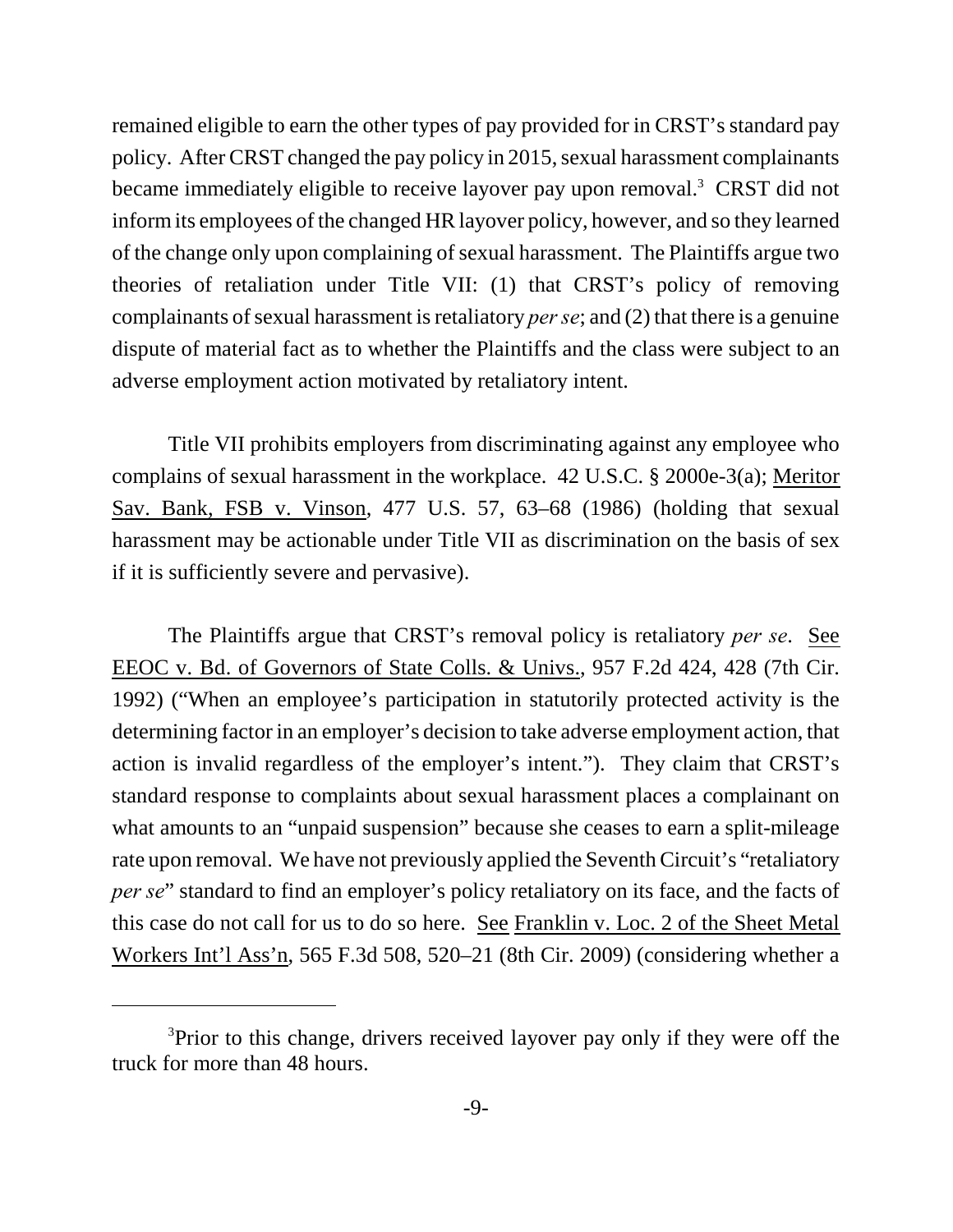policy of publicly announcing the names of EEOC complainants and the amount the organization paid in related legal bills at union meetings was retaliatory *per se*).

The record does not establish that an "unpaid suspension" policy exists. CRST's reactive response to a complaint is to remove the complainant from a truck and conduct an investigation. After removal, the complainant receives whatever pay he or she is entitled to under CRST's standard pay policy.<sup>4</sup> The Plaintiffs have not pointed to any evidence that CRST's removal policy applies differently to sexual harassment complainants than to complainants of other issues, such as safety.<sup>5</sup> Moreover, the Plaintiffs do not dispute that CRST's removal policy applies regardless of the complainant's gender. CRST's removal policy thus does not constitute *per se* retaliation in this case. See id. at 521 (declining to follow Board of Governors because the allegedly retaliatory policy at issue applied broadly to all legal bills and did not single out members who filed EEOC charges).

We turn then to whether the Plaintiffs have shown a genuine dispute of material fact that they suffered an adverse employment action in retaliation for their protected activity under Title VII. Once a plaintiff has alleged a materially adverse employment action, "[t]o survive a motion for summary judgment on a retaliation claim, [the plaintiff] either must offer direct evidence of retaliation or create an

<sup>&</sup>lt;sup>4</sup>The Plaintiffs inaccurately characterize CRST's policy as placing drivers on an "unpaid suspension." The record shows that, even for the pre-2015 class members, the net effect of removal on a driver's pay was dependent on a variety of factors, such as the length of the resulting layover, the driver's choice of action upon removal, and the availability of another load. Because at least some removed drivers did not experience a net decrease in pay after removal, the only allegedly retaliatory action taken by CRST was the removal of complainants from trucks.

<sup>&</sup>lt;sup>5</sup>The record instead contains HR presentations which discuss the automatic removal of both safety and sexual harassment complainants.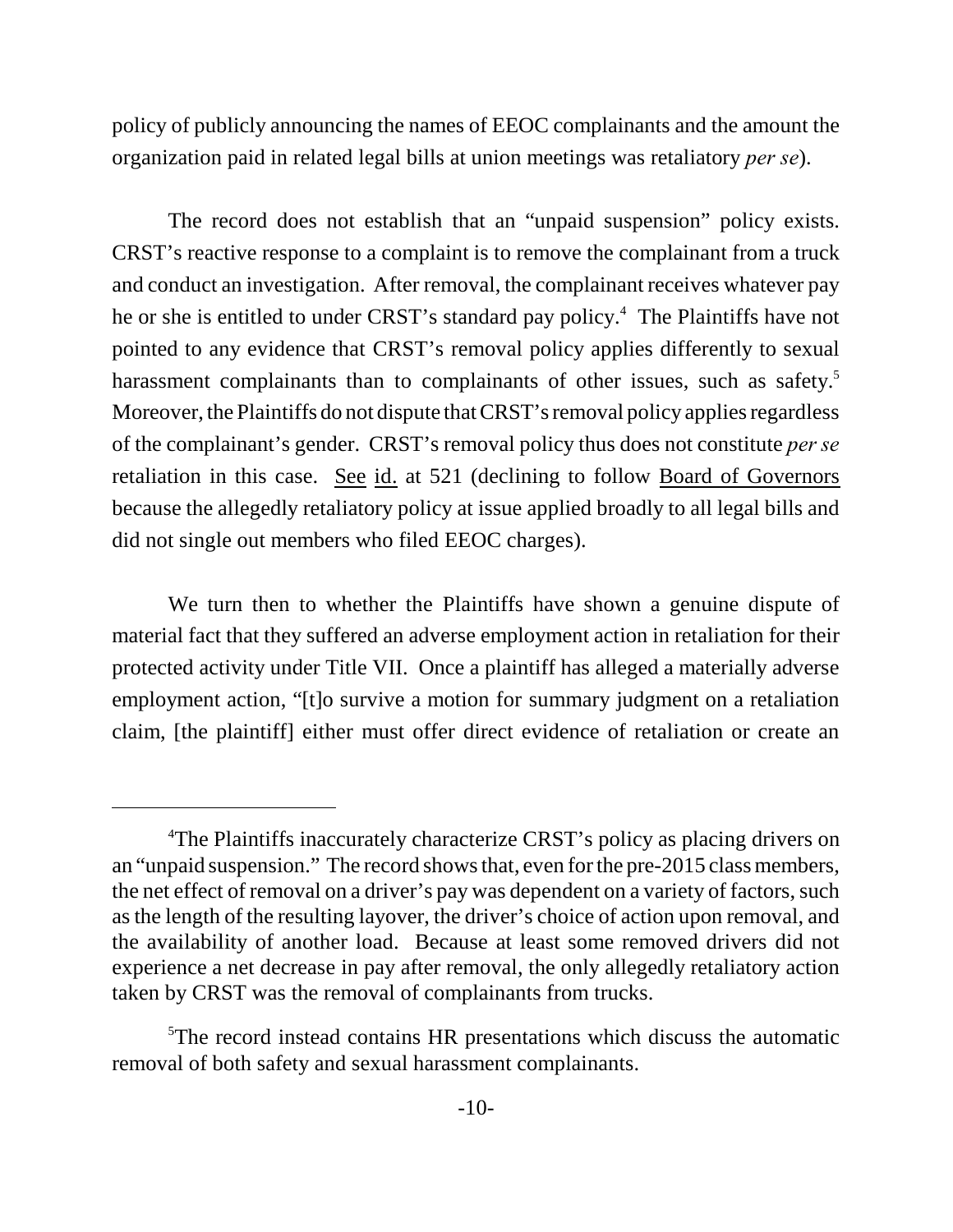inference of retaliation under the McDonnell Douglas burden-shifting framework." Hutton v. Maynard, 812 F.3d 679, 683 (8th Cir. 2016) (internal citations omitted).

The alleged retaliatory action at issue is CRST's removal policy, a practice that affected all members of the class. Because the certified class consists of two groups who were subject to different pay policies upon removal from the truck, we address the pre-2015 class members—and the Plaintiffs' identical individual retaliation claims—separately from the post-2015 class members. For each group, we address whether a reasonable employee would have considered CRST's removal policy to be materially adverse. With respect to the pre-2015 class members and the Plaintiffs, we then consider whether the Plaintiffs have shown a genuine dispute that an "impermissible retaliatory motive [on CRST's part] was the but-for cause of the adverse employment action" that they suffered. Donathan v. Oakley Grain, Inc., 861 F.3d 735, 739 (8th Cir. 2017) (citing Univ. of Tex. Sw. Med. Ctr. v. Nassar, 570 U.S. 338, 352–53 (2013)). We do not reach the second question for the post-2015 class members, however, because the district court's grant of summary judgment was based only on its determination that those class members did not experience an adverse employment action.

## A. Pre-2015 Class Members

Plaintiffs argue that CRST removed drivers from the truck in retaliation for their complaints of sexual harassments. Title VII's "antiretaliation provision protects an individual not from all retaliation, but from retaliation that produces an injury or harm." Burlington N. & Santa Fe Ry. Co. v. White, 548 U.S. 53, 67 (2006). Thus, the Plaintiffs must show that CRST's removal practice was materially adverse—that it "might have dissuaded a reasonable worker from making" a sexual harassment complaint. Id. at 68 (internal quotation marks and citation omitted). Title VII's "antiretaliation provision seeks to prevent employer interference with unfettered access to Title VII's remedial mechanisms . . . by prohibiting employer actions that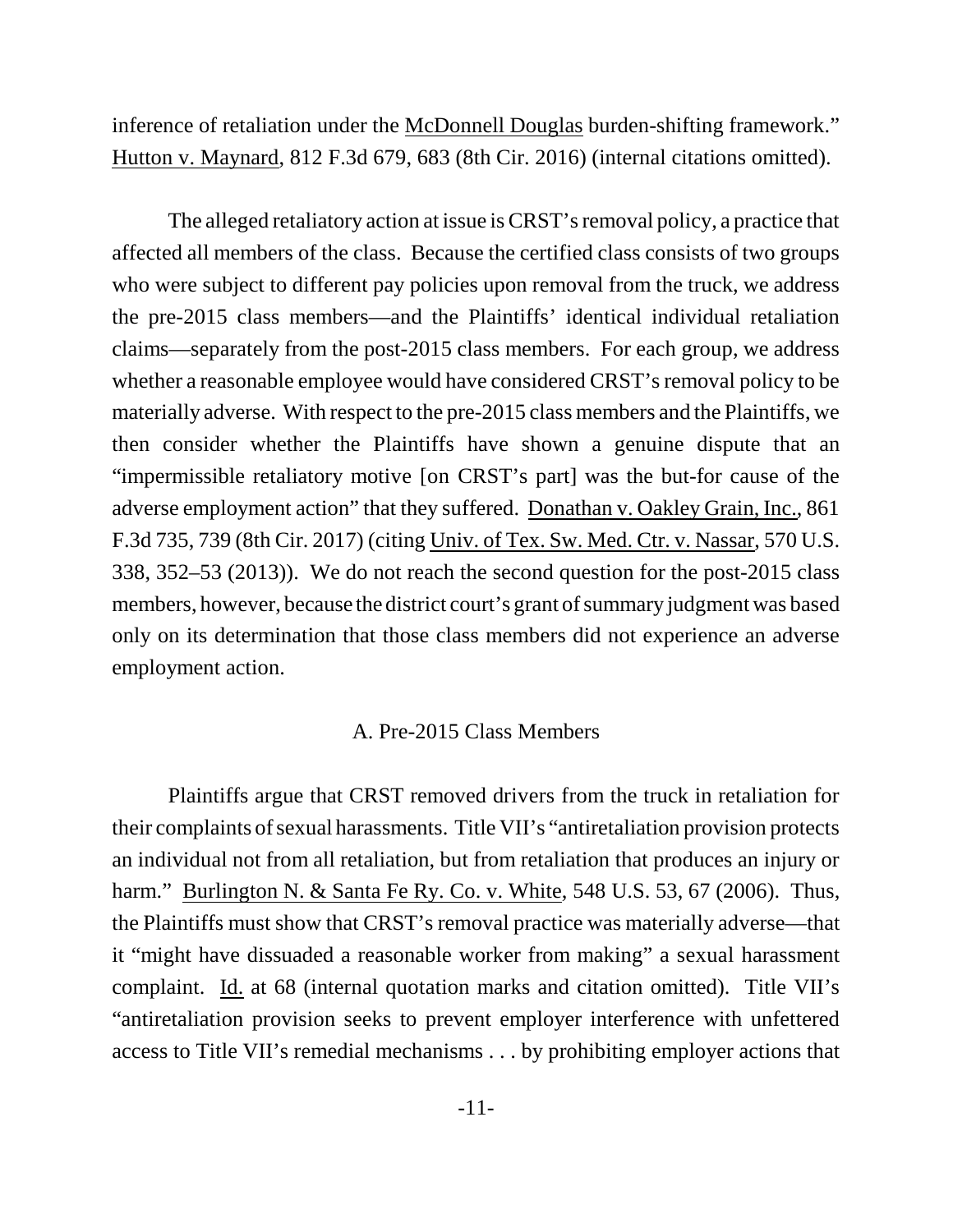are likely to deter victims of discrimination from complaining to . . . their employers." Id. (internal quotation marks and citations omitted). This is so because "Title VII depends for its enforcement upon the cooperation of employees who are willing to file complaints" and "effective enforcement could . . . only be expected if employees felt free to approach officials with their grievances." Id. at 67 (quoting Mitchell v. Robert DeMario Jewelry, Inc., 361 U.S. 288, 292 (1960)).

The Plaintiffs argue that before the July 2015 pay policy change, a majority of complainants removed from trucks experienced a net decrease in expected pay following removal, and that a reasonable employee in the pre-2015 class members' position would therefore have found CRST's removal practice materially adverse. See id. (adopting objective standard to determine whether an action is adverse), see id. at 70 (believing that an objective standard would "screen out trivial conduct while effectively capturing those acts that are likely to dissuade employees from complaining . . . about discrimination."). We agree. CRST provided its drivers with its removal policy and its pay policy. Drivers were thus aware that complaining of sexual harassment would result in their removal from the truck and that, upon removal, they would cease earning their split-mileage rate of pay. Under the pre-July 2015 pay policy, the drivers also knew that they would qualify for layover pay after removal only if their layover was longer than 48 hours. The record establishes that a vast majority of pre-2015 class members actually experienced a net decrease in pay upon removal. Thus, a reasonable employee in the pre-2015 class members' position would expect that complaining of sexual harassment would directly lead to a net decrease in pay. The Plaintiffs have therefore shown that CRST's removal policy was materially adverse under Burlington Northern, 548 U.S. at 67–68; cf. Mitchell, 361 U.S. at 292 ("[I]t needs no argument to show that fear of economic retaliation might often operate to induce aggrieved employees quietly to accept substandard conditions."). We turn then to the question whether the Plaintiffs have shown that, for the pre-2015 class members, this adverse employment action was in retaliation for their Title VII-protected activity.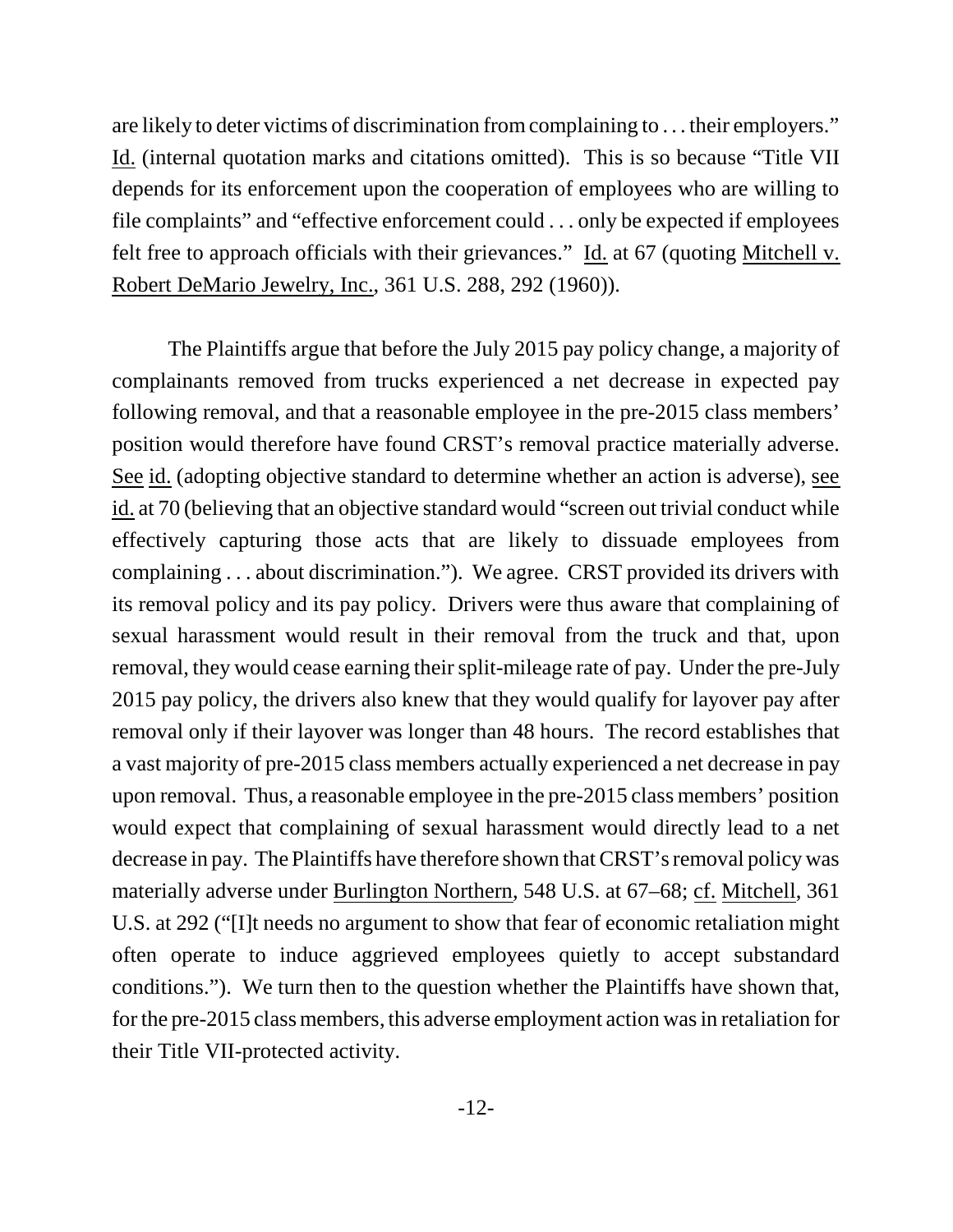We first consider whether the Plaintiffs have presented direct evidence of retaliation—that is, "evidence that demonstrates a specific link between a materially adverse action and the protected conduct, sufficient to support a finding by a reasonable fact finder that the harmful adverse action was in retaliation for the protected conduct." Young-Losee, 631 F.3d at 912 (citing Burlington N., 548 U.S. at 57, 68). "'[D]irect' refers to the causal strength of the proof, not whether it is 'circumstantial' evidence." Griffith v. City of Des Moines, 387 F.3d 733, 736 (8th Cir. 2004). "Direct evidence . . . must relate to people with decision-making authority" and does not include "stray remarks in the workplace" or "statements by nondecisionmakers." Moody v. Vozel, 771 F.3d 1093, 1096 (8th Cir. 2014) (internal citation omitted).

The Plaintiffs point to presentation slides from CRST's 2014 weekly HR employee relations meetings as "direct evidence of retaliation." A slide titled "Questions / Discussion Items" included the following language:

When drivers raise allegations of sexual or other issues of harassment, and we remove them from the truck . . . why is it that the accused can stay on earning money and the accuser gets stranded at a motel and loses money every day and has to wait for a new co-driver . . . Punished for raising concerns.

The Plaintiffs allege that this characterization of CRST's removal policy as "punishment" constitutes direct evidence of retaliation sufficient to enable their claims to survive summary judgment. We disagree.

It is unlikely that this discussion question in an HR meeting could be considered a "comment by a decisionmaker." Cf. Torgerson v. City of Rochester, 643 F.3d 1031, 1044 (8th Cir. 2011) (en banc) (comments by a commissioner not involved in the hiring process were not direct evidence of discrimination where there was "no evidence [that the commissioner] influenced the ultimate decisionmaker"). Title VII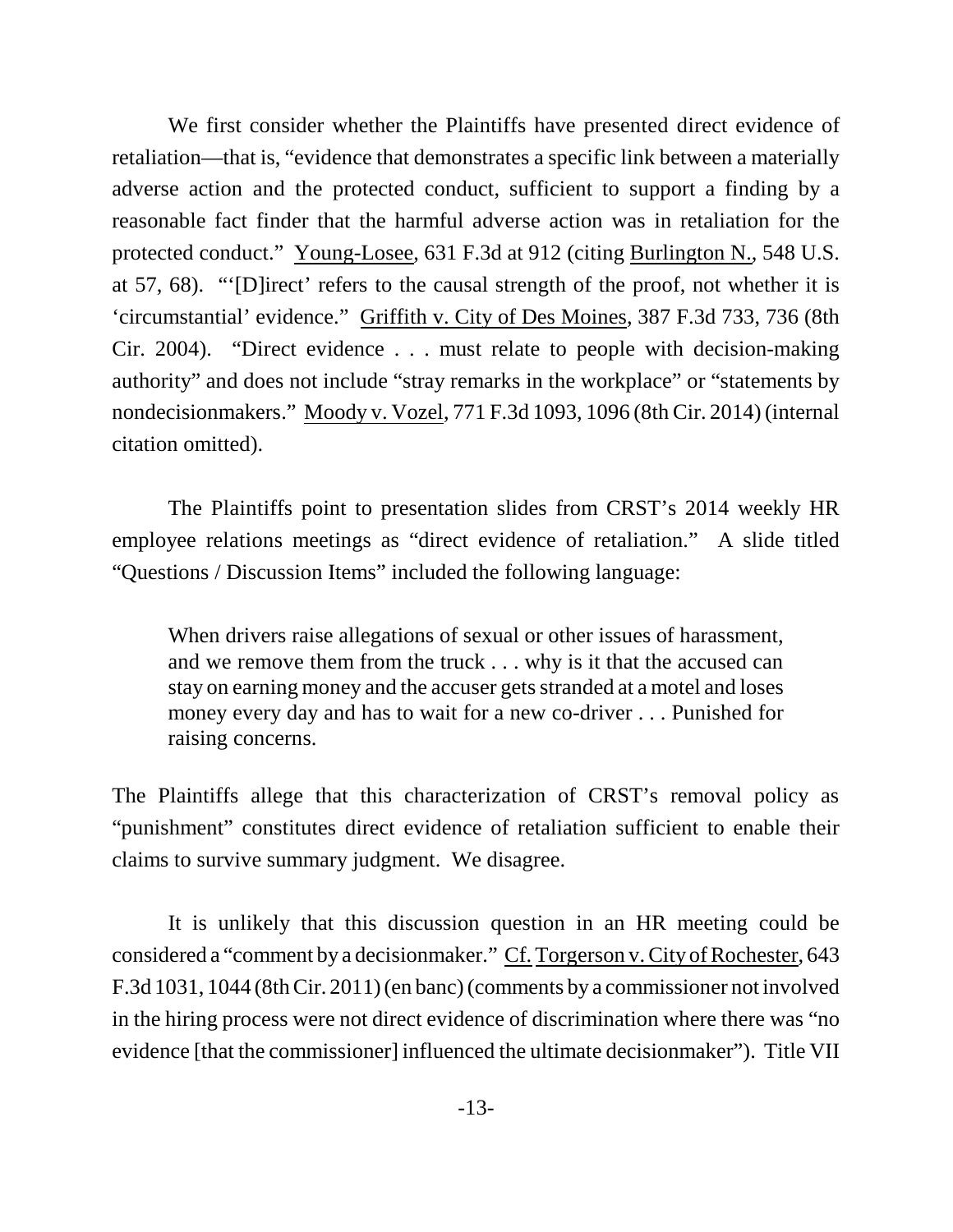was designed to encourage employers to take steps to prevent harassment and to offer effective grievance mechanisms. Burlington Indus., Inc. v. Ellerth, 524 U.S. 742, 764 (1998). Employers would have little incentive to critically examine their policies in a systematic and documented way if a single HR discussion question could be construed as a comment made on behalf of the company.

Even if the presentation slide were considered to be a statement by a decisionmaker, the discussion question itself does not show a "specific link between a discriminatory bias and the adverse employment action, sufficient to support a finding by a reasonable fact-finder that the bias motivated the action." Torgerson, 643 F.3d at 1046. Read in context, it is apparent that this slide was intended to question CRST's removal policy and lead to a discussion about whether it should be changed rather than continued. Cf. Lors v. Dean, 746 F.3d 857, 867 (8th Cir. 2014) (an email from the employee's nondecisionmaker team leader advocating for *filing a preemptive claim* against the employee was not sufficient direct evidence that the employee was *terminated* in retaliation for his protected activity). At most, this was a stray comment that questioned—rather than supported—the allegedly discriminatory policy, and thus it does not reflect any motivative discriminatory bias on the decisionmaker's part.

In the absence of any direct evidence of retaliation, we apply the McDonnell Douglas burden-shifting framework to determine whether the Plaintiffs have raised an inference of retaliation. The Plaintiffs have the initial burden of establishing a prima facie case of retaliation by showing "that [they] engaged in statutorily protected conduct, that [they] suffered an adverse employment action, and that a causal connection exists between the two." Hutton, 812 F.3d at 684 (internal citation omitted). The burden then shifts to CRST to offer legitimate, non-retaliatory reasons for the alleged retaliatory action before the burden shifts back to the Plaintiffs to show that those reasons were pretext for retaliation. Donathan, 861 F.3d at 740.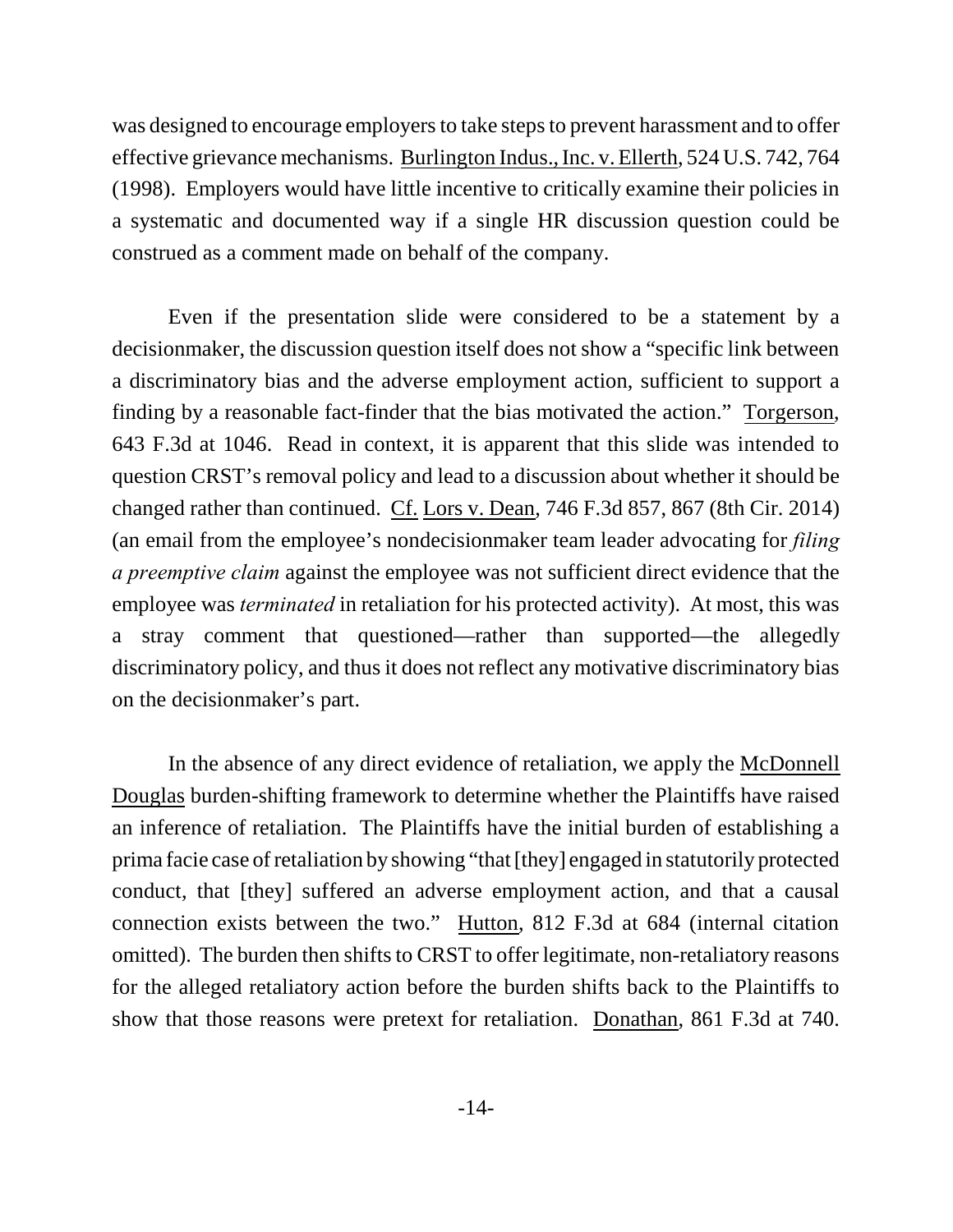Evidence of pretext "is viewed in light of the employer's justification." Hutton, 812 F.3d at 685 (internal citation omitted).

It is not difficult to show a prima facie case of retaliation, Donathan, 861 F.3d at 740, and we will assume that the Plaintiffs have done so here. The Plaintiffs do not dispute that CRST offered legitimate, non-discriminatory reasons—protecting the complainant's safety and responding properly to complaints of sexual harassment as required by our hostile work environment precedent—for the removal policy. See Torgerson, 643 F.3d at 1047 ("The burden to articulate a nondiscriminatory justification is not onerous, and the explanation need not be demonstrated by a preponderance of the evidence." (quoting Floyd v. Mo. Dep't of Soc. Servs., Div. of Fam. Servs., 188 F.3d 932, 936 (8th Cir. 1999))). We thus turn directly to the question of pretext. Hutton, 812 F.3d at 684.

To show pretext, the Plaintiffs must both discredit CRST's proffered reasons for the alleged retaliatory action and show that the circumstances permit drawing a reasonable inference that retaliation was the real reason for the adverse employment action. Id. (citing Gilbert v. Des Moines Area Cmty. Coll., 495 F.3d 906, 918 (8th Cir. 2007)). The Plaintiffs do not question the credence of CRST's proffered safety justification. They instead point to the presentation slides' characterization of that policy as a "punishment" and claim that showing CRST's knowledge of the unchanged retaliatory policy is sufficient to show pretext. This contention finds no support in our precedent, see Donathan, 861 F.3d at 739 (the plaintiff must show that a retaliatory motive was the but-for cause of the adverse action), and lacks persuasiveness in light of our earlier discussion of the paucity of direct evidence. Having viewed the Plaintiff's evidence of pretext "in light of the employer's justification," we agree with the district court that they have not created a genuine dispute whether retaliatory intent likely motivated CRST here.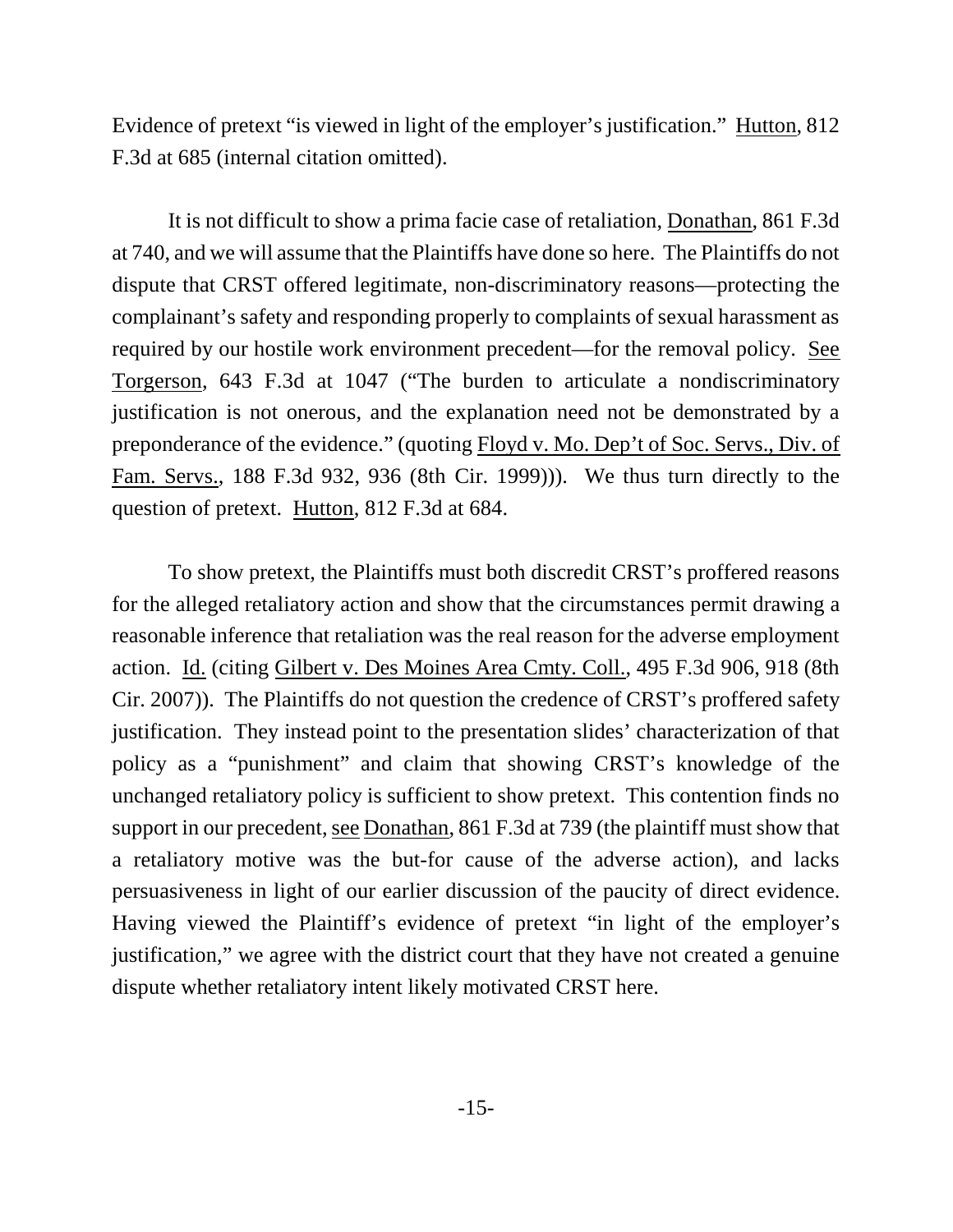#### B. Post-2015 Class Members

It is undisputed that CRST changed its pay policy in July 2015 such that sexual harassment complainants removed from trucks would immediately begin earning a set rate of layover pay. It is also undisputed that CRST did not inform its employees of the change in pay policy until after an employee had complained of sexual harassment. The change affected only complainants of sexual harassment, with safety complainants being handled on a case-by-case basis. According to CRST's Head of Human Resources, Angela Stastny, however, CRST intentionally did not inform its employees of the changed policy to "ensure [the HR layover policy was] used for the correct purposes." Because removed sexual harassment complainants no longer experienced a post-removal net decrease in pay, the district court concluded that the post-2015 class members did not suffer an adverse employment action and granted summary judgment to CRST on their class retaliation claim. The Plaintiffs argue, however, that even though CRST changed its pay policy to compensate removed sexual harassment complainants, its employees were left with the impression that those who complained of sexual harassment could continue to expect the same pay decrease that pre-July 2015 complainants experienced.

As discussed above, a reasonable employee before July 2015 would consider CRST's removal practice to be materially adverse because, due to the interaction of the removal policy and the pay policy, the employee would expect to experience a net decrease in pay after complaining. The record establishes that a reasonable employee after July 2015 would have the same expectation because CRST did not tell its employees about its changed pay policy. We therefore conclude that the post-2015 class members were subject to the same adverse employment action as that experienced by the pre-2015 class members.

Our conclusion is unaffected by the fact that the anticipated net decrease did not come to fruition. In Burlington Northern, White, a female employee filed an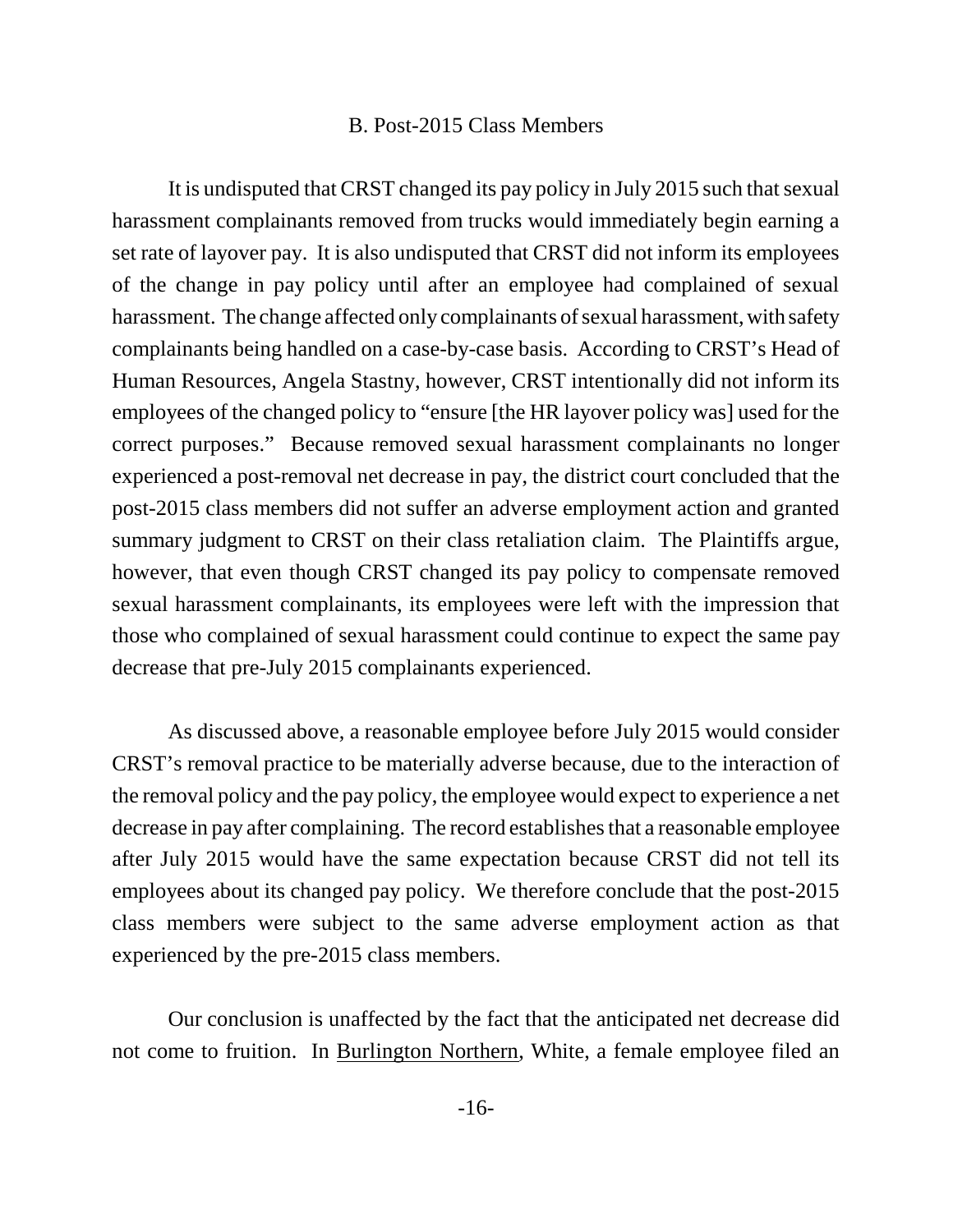EEOC complaint alleging gender-based discrimination. 548 U.S. at 58. She was subsequently transferred to a different, less-desirable work location, suspended without pay for 37 days, and later reinstated to her position and awarded backpay for the 37 days of suspension. Id. at 58–59. In ruling on White's Title VII retaliation claim, the Court adopted a reasonable employee standard to determine whether an action was adverse and held that a jury could reasonably conclude that White had suffered an adverse employment action even though the subsequent backpay award made her whole. Id. at 69–73. Under the standard established in Burlington Northern, an employer's action is materially adverse if it might dissuade a reasonable employee from complaining of sexual harassment, even if the employee is later made whole.

Applying Burlington Northern here, we conclude that CRST subjected the post-2015 class members to the same adverse employment action as the pre-2015 class members when it concealed the change to its payment policy. The district court thus erred in granting summary judgment on the ground that the post-2015 class members suffered no adverse employment action because they did not see an average net decrease in pay following removal. We leave to the district court to address in the first instance the question whether direct or circumstantial evidence establishes that CRST took this adverse employment action in retaliation for the post-2015 class members' Title VII-protected activity.<sup>6</sup>

# III. Individual Hostile Work Environment Claims

We turn next to the Plaintiffs' individual hostile work environment claims and consider their argument that CRST should be held directly liable for the

<sup>6</sup>Our affirmance of summary judgment in favor of CRST on the named Plaintiffs' individual retaliation claims raises a question on remand whether the surviving class members have a class representative who meets the requirements of Federal Rule of Civil Procedure 23(a).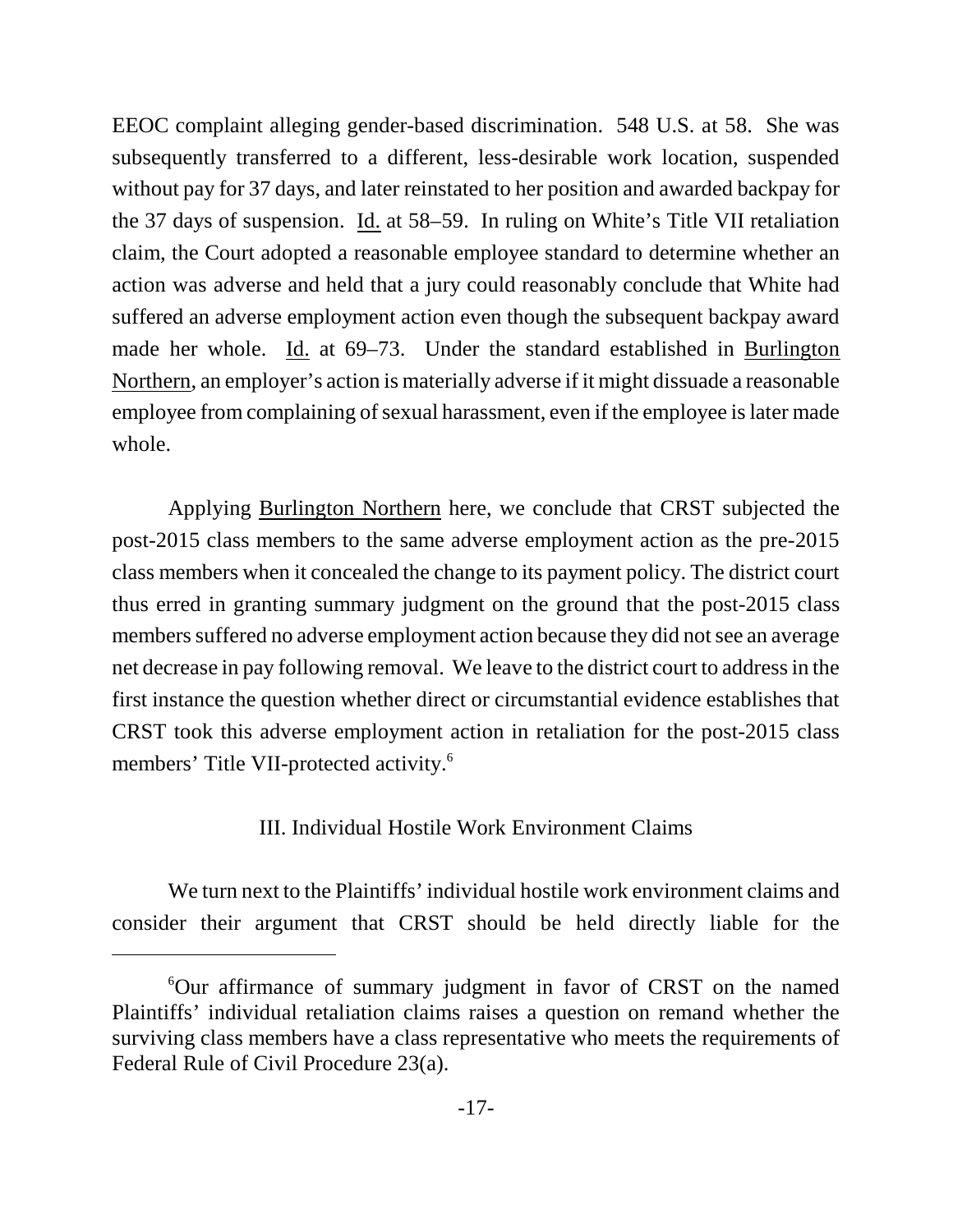coworker-on-coworker harassment each Plaintiff experienced. This is not the first time that we have considered a hostile work environment claim based on sexual harassment experienced by female drivers on CRST's trucks. In EEOC v. CRST Van Expedited, Inc. (CRST I), 679 F.3d 657 (8th Cir. 2012), we held (1) "that CRST's Lead Driver is not a supervisory employee," id. at 684, and (2) that as to the women who had shown a hostile work environment and had given actual notice of it to CRST, "as a matter of law, CRST promptly and effectively remedied any alleged harassment that the women reported," id. at 692–93. See also Vance v. Ball State Univ., 570 U.S. 421, 448 (2013) (citing with approval CRST I's definition of a "supervisor" and its conclusion that the lead driver was a non-supervisory employee). The Plaintiffs each allege incidents of sexual harassment similar to those alleged by the EEOC in 2012. These individual hostile work environment claims must thus be considered in the context of CRST's post-CRST I actions.

To survive summary judgment on a hostile work environment claim, the Plaintiffs must establish a genuine dispute of material fact with regard to each Plaintiff "(1) that she belongs to a protected group; (2) that she suffered unwelcome harassment; (3) that there was a causal nexus between the harassment and her membership in the protected group; (4) that the harassment affected a term, condition, or privilege of her employment; and (5) that the employer knew or should have known of the harassment and failed to take prompt and effective remedial action." CRST I, 679 F.3d at 685 (quoting Sheriff v. Midwest Health Partners, P.C., 619 F.3d 923, 929 (8th Cir. 2010) (internal alterations omitted)). In cases of coworker-oncoworker harassment, the employer is liable only if the employer's own negligence caused the harassment, Ellerth, 524 U.S. at 759, or led to the continuation of the hostile work environment, Engel v. Rapid City Sch. Dist., 506 F.3d 1118, 1123 (8th Cir. 2007). The only question before us is whether CRST knew or should have known of the harassment and failed to take "prompt and effective remedial action that [was] reasonably calculated to stop the harassment," that is, whether CRST was negligent. Id.; see also Vance, 570 U.S. at 449 ("Evidence that an employer did not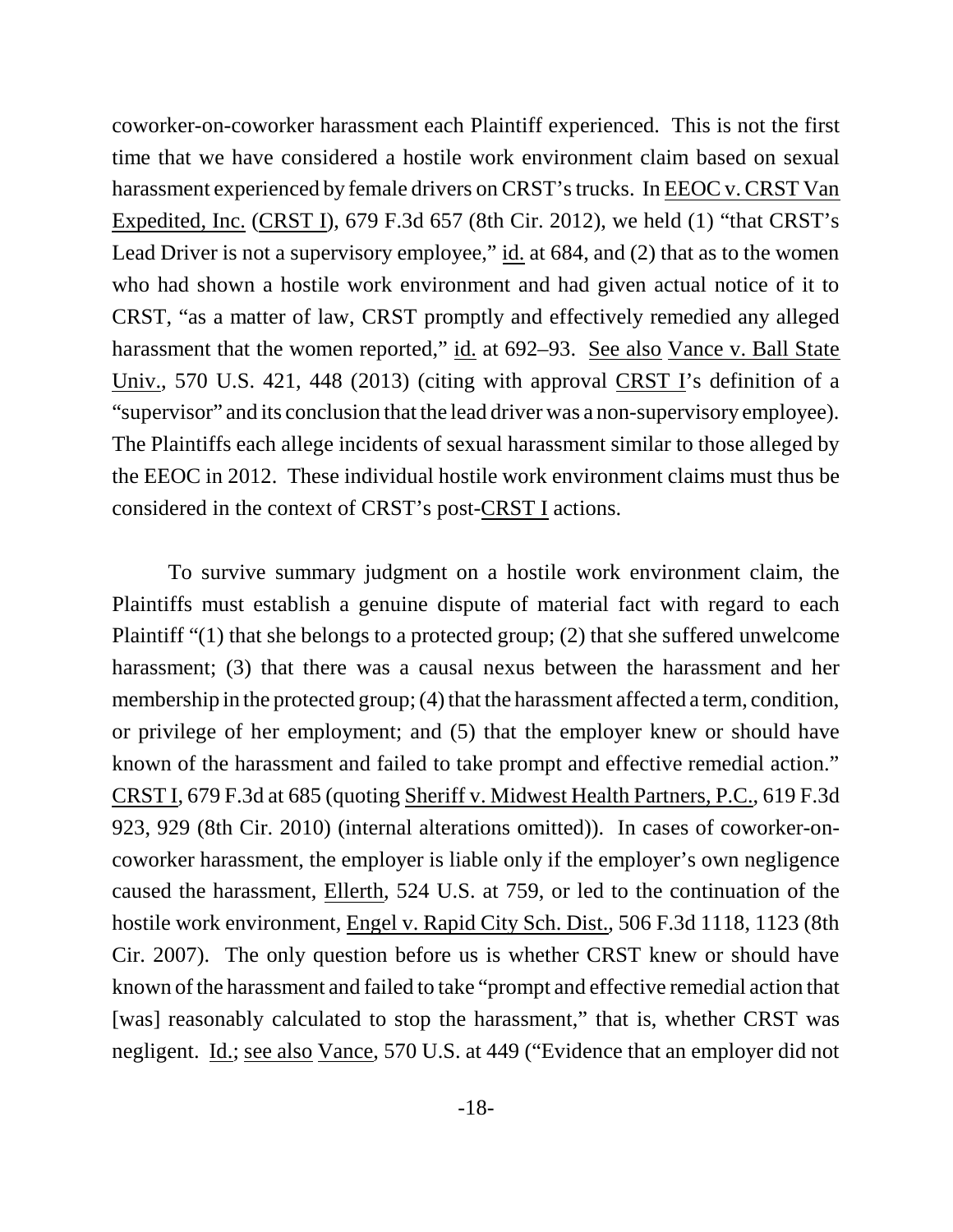monitor the workplace, failed to respond to complaints, failed to provide a system for registering complaints, or effectively discouraged complaints from being filed would be relevant" to whether an employer was negligent in failing to prevent harassment.).

Determining the existence of an employer's negligence involves a two-step inquiry: (1) whether the employer had actual or constructive notice of the conduct, CRST I, 679 F.3d at 690 (citing Sandoval v. Am. Bldg. Maint. Indus., 578 F.3d 787, 801 (8th Cir. 2009)), and (2) whether the employer took remedial action "reasonably calculated to stop the harassment," Engel, 506 F.3d at 1123. Ellerth, 524 U.S. at 759; see also Alvarez v. Des Moines Bolt Supply, Inc., 626 F.3d 410, 421 (8th Cir. 2010) ("If an employer responds to harassment with prompt remedial action calculated to end it, then the employer is not liable for the harassment." (citing Engel, 506 F.3d at 1123)); CRST I, 679 F.3d at 693 ("CRST addressed reported harassment by (1) removing the woman from the truck as soon as practicable ...; (2) requesting a written statement from the woman; (3) relieving the woman of any future assignments with the alleged harasser; and (4) reprimanding the alleged harasser and barring him from team-driving with women indefinitely. These actions, not necessarily in combination, constitute the type of prompt and effective remedial action that our precedents prescribe.").

### A. Actual Notice to CRST

Fortune appeals her individual hostile work environment claim on the theory that CRST's post actual-notice response was not "reasonably calculated to stop the harassment." See Engel, 506 F.3d at 1123. Fortune alleges that, in response to her November 2013 complaint about Parker's harassment, the driving manager laughed, said, "you guys can work this out," and asked her to get back on the truck with Parker. Fortune argues that a jury could find that the harassment continued because, once back at the terminal, Parker referred to Fortune as "a lot lizard." She further argues that CRST was negligent by "instruct[ing] her to go back to the hostile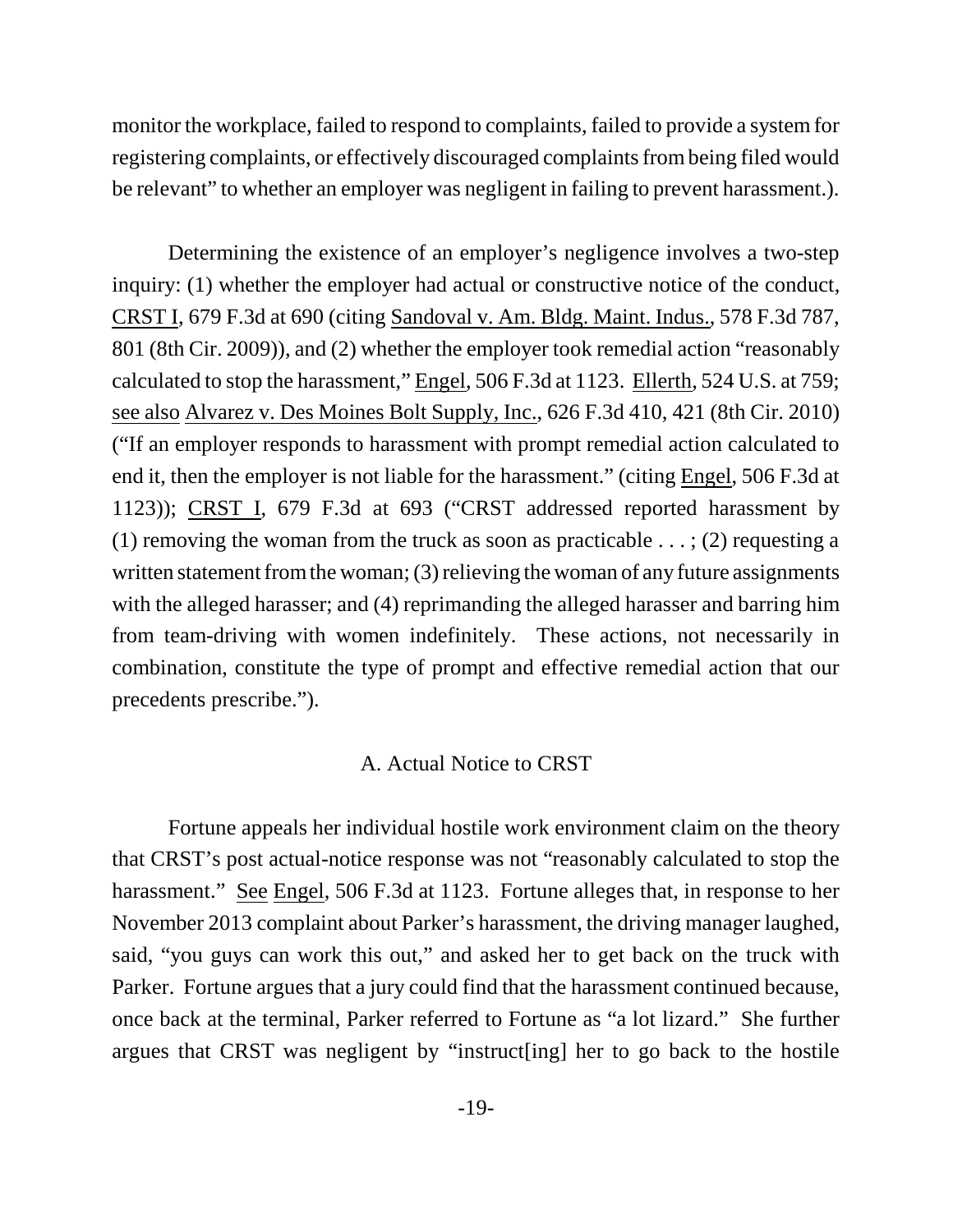environment" following her complaint and then allowing Parker's harassment to continue at the terminal.

The record shows that Fortune did not return to the truck following her complaint and that CRST conducted an investigation. Moreover, although we assume that being described as "a lot lizard" constitutes harassment, such subsequent same-employee harassment does not independently establish that CRST was negligent with regards to the hostile work environment. Id. at 1125 (even though the employer's first remedial response did not end harassment of the victim by the same coworker, the remedial response was still adequate). Although we agree that CRST's driving manager might very well have better handled the situation, Fortune has not created a genuine factual dispute whether CRST's response was actionably deficient.

#### B. Constructive Notice to CRST

Each Plaintiff appeals her individual hostile work environment claim on a constructive-notice theory. Constructive notice of ongoing coworker-on-coworker harassment is established "(1) where an employee provides management level personnel with enough information to raise a probability of sexual harassment in the mind of a reasonable employer, or (2) where the harassment is so pervasive and open that a reasonable employer would have had to be aware of it." CRST I, 679 F.3d at 690 (quoting Sandoval, 578 F.3d at 802) (internal modifications omitted). The Plaintiffs allege that the prior litigation against CRST, combined with ongoing reports of sexual harassment experienced by female drivers and concerns raised by HR employee Carlson about the effectiveness of investigations, put CRST on constructive notice of "a serious risk of sexual harassment in the workplace." The Plaintiffs thus argue that, post-CRST I, CRST's failure to change its otherwise adequate remedial response following continued complaints of harassment by different coworkers constituted negligence sufficient to subject CRST to direct liability for ongoing coworker-on-coworker harassment.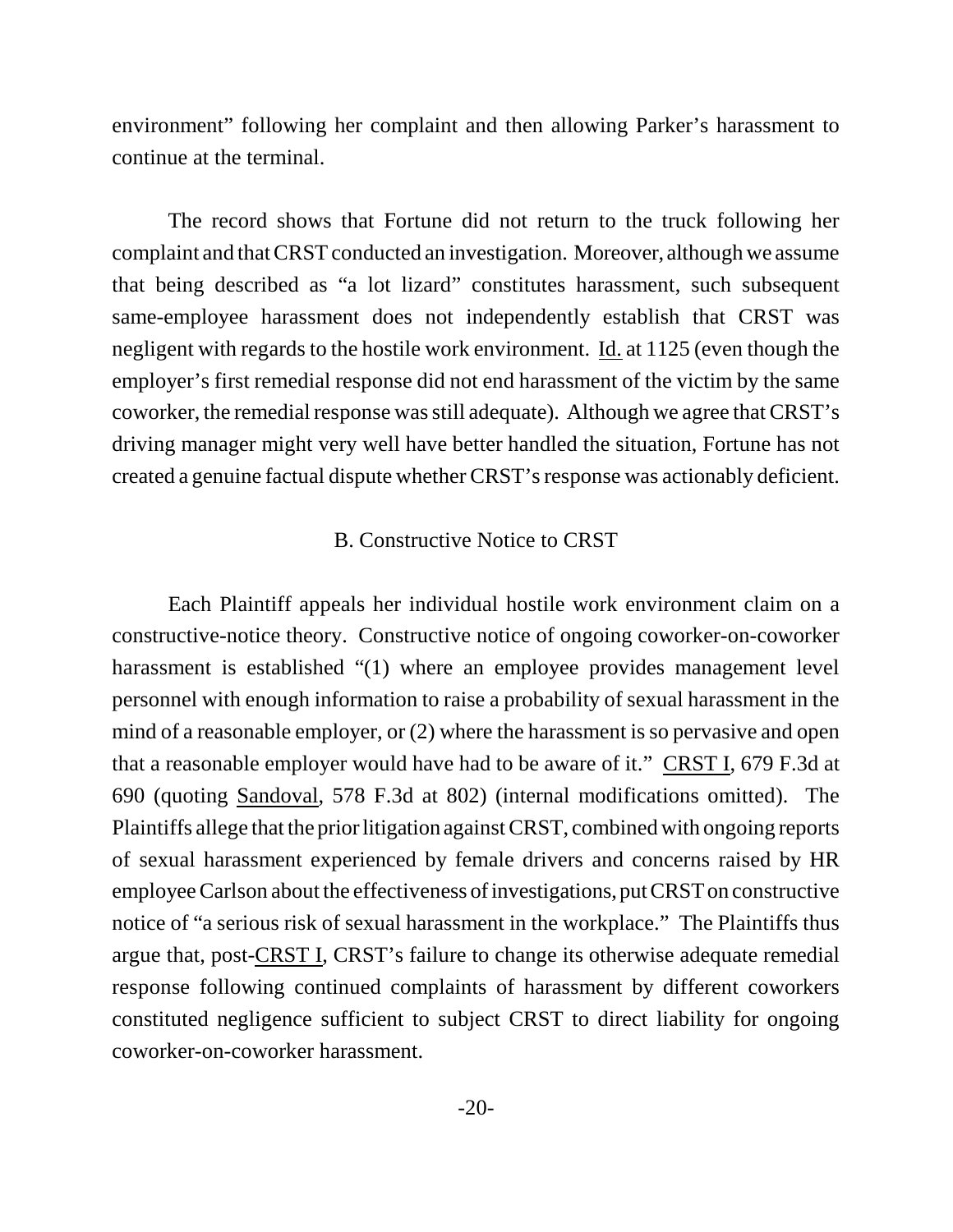The Plaintiffs contend that, even prior to their actual complaints of sexual harassment, CRST had constructive notice of a serious risk of sexual harassment in the workplace that was not being effectively addressed by its current policies. We disagree. The Plaintiffs cite Sandoval v. American Building Maintenance Industries, Inc. in support of their argument that the decision in CRST I, coupled with the continued sexual harassment complaints, placed CRST on constructive notice of the risk of harassment. 578 F.3d at 802 ("nearly one hundred similar complaints" were relevant to the constructive notice determination). In Sandoval, however, we held only that the district court had erred by disregarding evidence of similar complaints without deciding whether this evidence created a genuine factual dispute as to the employer's constructive notice. 578 F.3d at 804 (Gruender, J., concurring in part and dissenting in part). Here, the district court properly considered evidence of prior litigation and continued complaints in its determination regarding the constructive notice issue.

Moreover, even though the Sandoval plaintiffs had presented some 68 reports of harassment, the district court found on remand that they had not established broad constructive notice to the employer. Sandoval v. Am. Bldg. Main. Indus., 765 F. Supp. 2d 1138, 1169–71 (D. Minn. 2010). Reports made by non-plaintiff victims about different harassers at separate worksites were not probative of whether the employer had constructive notice that sexual harassment was pervasive and open in an individual plaintiff's work environment. Id. at 1170. We find the district court's reasoning in Sandoval instructive— particularly so in light of the decentralized nature of CRST's work environment. The record shows that the actual incidents of harassment took place away from management's oversight and were perpetrated by employees with no known history of harassment. At most, CRST management had notice of a generalized risk of harassment, which is insufficient to establish the constructive notice of ongoing harassment necessary to trigger an employer's obligation to take preventative remedial action. CRST I, 679 F.3d at 690; cf. Taylor v. Jones, 653 F.2d 1193, 1199 (8th Cir. 1981) (holding that employer toleration of an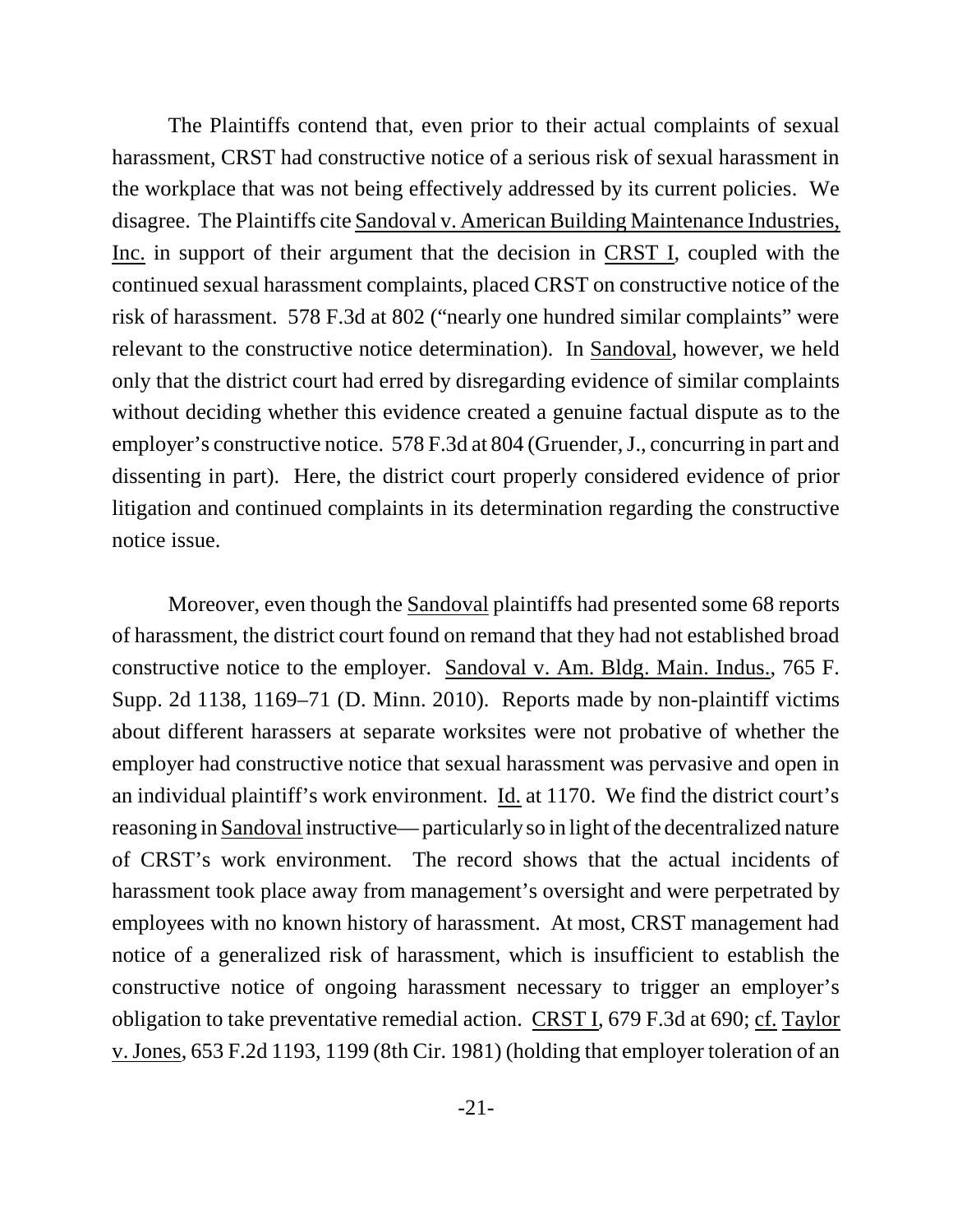ongoing "opprobrious racial atmosphere" which was "so pervasive and so long continuing . . . that the employer must have become conscious of it" was a violation of Title VII).

Employers are not to be held strictly liable for a hostile work environment created by non-supervisory employee harassment. Engel, 506 F.3d at 1123 (describing our standard as one of negligence); cf. Ellerth, 524 U.S. at 763, 765 (allowing employers to raise an affirmative defense to vicarious liability when supervisor harassment did not differ from coworker-on-coworker harassment); Faragher v. City of Boca Raton, 524 U.S. 775, 798–800 (1998) (discussing the consensus that the negligence standard applies to claims of employer liability for coworker-on-coworker harassment). We thus decline the Plaintiffs' request that liability be assessed on the basis that CRST "knew or should have known [the] Plaintiffs *would be* harassed" because it was "on notice of a serious risk that *any* female driver was *likely* to be sexually harassed." The Plaintiffs' proposed standard would require CRST to assume, on the basis of complaints about individual male drivers, that any and every CRST male driver would be a sexual harasser.<sup>7</sup>

Even in the face of constructive notice, an employer is not liable if it takes prompt remedial action that is reasonably calculated to stop the harassment. CRST I, 679 F.3d at 692–93 (depending on the particulars of a situation, "employee training sessions, transferring the harassers, written warnings, reprimands in personnel files, or termination" are acceptable remedial options for employers to take (internal emphasis omitted) (quoting Carter v. Chrysler Corp., 173 F.3d 693, 702 (8th Cir. 1999))). The Plaintiffs argue that, given the constructive notice to CRST that its

<sup>7</sup>The Plaintiffs' own evidence shows that Driver Wilkerson trained Fortune on a truck without incident only a month before Sellars complained of sexual harassment by him. Under the Plaintiffs' standard, CRST would be required to assume, despite the lack of any evidence to that effect, that Driver Wilkerson might well later engage in the conduct alleged against him.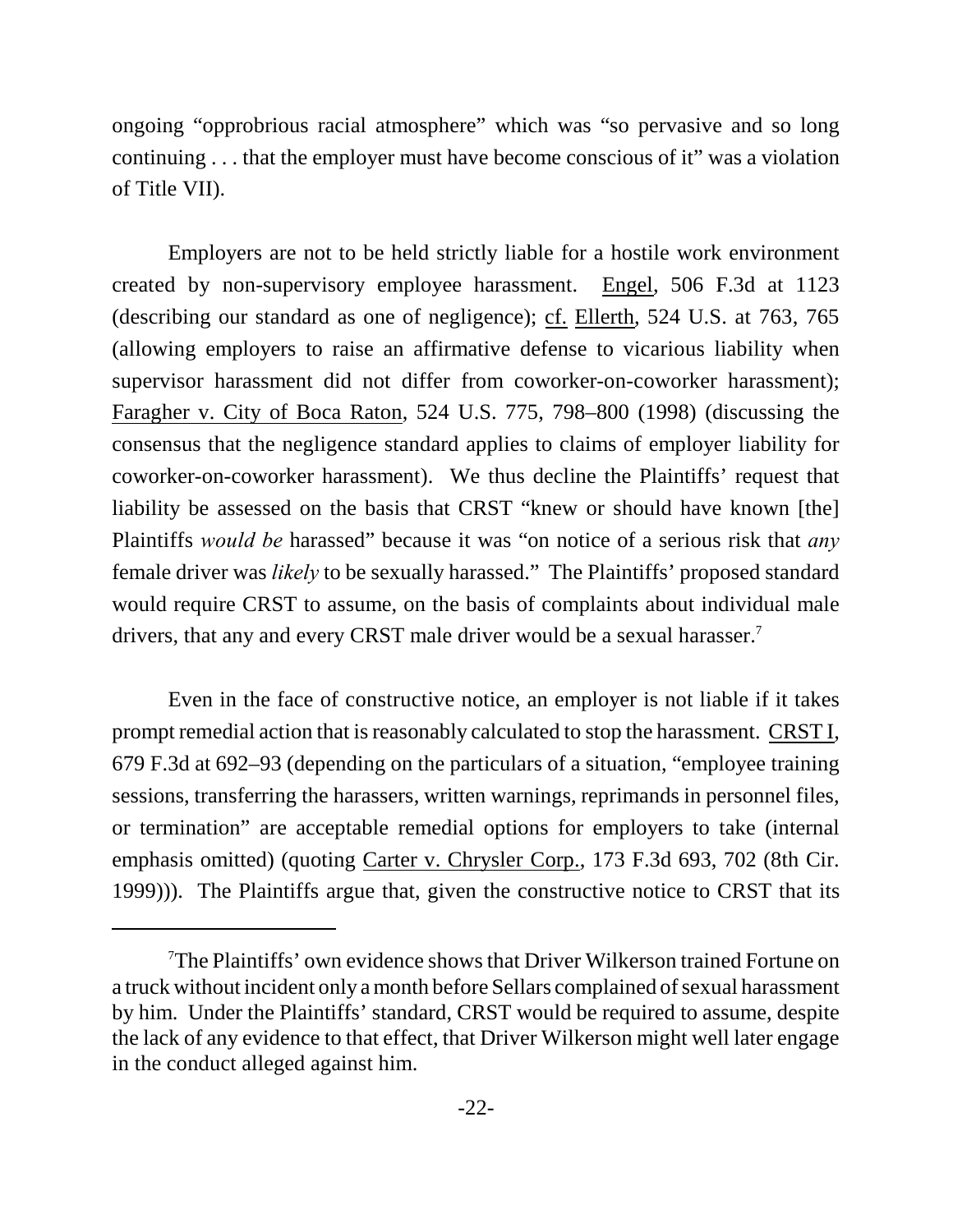policies were not preventing harassment by employees whom it had no reason to suspect of being harassers, CRST should have taken additional steps—beyond those that presumably remedied the threat of repeat harassment by known harasssers—to affirmatively prevent future harassment.<sup>8</sup> Although employers may be required to escalate their response to repeated harassment by the same coworker, see e.g. Engel, 506 F.3d at 1125, we have not adopted the Ninth Circuit's requirement that an employer's remedial response to harassment must deter future harassment by any offender in order to be reasonable, Nichols v. Azteca Rest. Enters., Inc., 256 F.3d 864, 875–76 (9th Cir. 2001). We decline to do so here.

CRST's response to those complaints of sexual harassment of which it had actual notice was consistent with that which we previously deemed adequate as a matter of law in CRST I, 679 F.3d at 693. The Plaintiffs nevertheless argue that CRST's response was rendered unreasonable by its continued receipt of new sexual harassment complaints from female drivers following CRST I. They cite in support Tademy v. Union Pacific Corp., 614 F.3d 1132, 1148 (10th Cir. 2008), in which the Tenth Circuit concluded that a reasonable jury could conclude that an employer's failure to investigate recurring racial graffiti in the workplace signaled to employees that racial harassment would not be taken seriously and thereby contributed to later harassment by other coworkers. Tademy is distinguishable, as the Plaintiffs have not

<sup>&</sup>lt;sup>8</sup>The Plaintiffs argue that CRST should have placed cameras on the truck to better monitor the trucks and assist with investigations. CRST contends that, in light of the time drivers spend on the trucks, on-truck cameras would subject drivers to near-constant surveillance. An employer is required to take reasonable remedial action in response to allegations of harassment. The Plaintiffs offer no support for the proposition that a reasonable employer here would go so far as to guarantee that such harassment be recorded. Cf. Ellerth, 524 U.S. at 770 (Thomas, J., dissenting) (we require only that employers act reasonably because requiring employers to take "extraordinary measures—constant video and audio surveillance, for example . . . would revolutionize the workplace in a manner incompatible with a free society").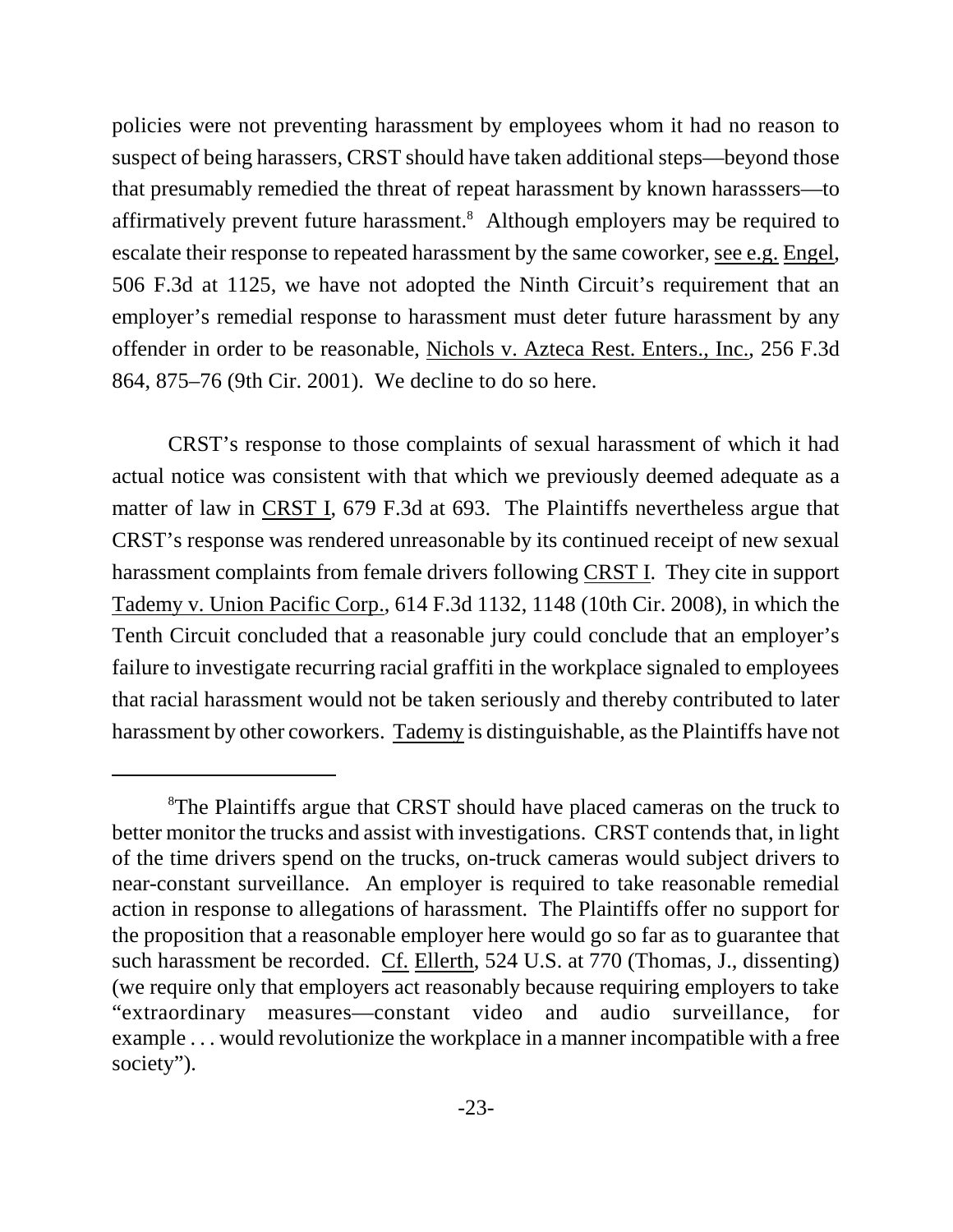alleged that CRST's otherwise adequate response to prior complaints of sexual harassment tacitly encouraged the Plaintiffs' harassers.

Furthermore, none of the Plaintiffs have established that they suffered harassment from a known serial harasser. Contra Engel, 506 F.3d at 1125 (genuine issue of material fact whether the employer was on actual notice of the risk to the plaintiffs from a known serial harasser even though employer had taken adequate remedial action in response to a prior complaint by another victim). The Plaintiffs alleged that they experienced sexual harassment by coworkers—none of whom had a known history of harassment—after CRST took remedial action in response to complaints about other coworkers. Contrary to the Plaintiffs' contention, that fact alone fails to establish that CRST's response was not reasonably calculated to end the harassment. Cf. id. (employer's response to known harasser was reasonably calculated even though it was ineffective).

The Plaintiffs have thus not established the existence of a genuine dispute of material fact whether CRST knew or should have known about ongoing coworker-on-coworker harassment and thereafter failed to take prompt remedial action that was reasonably calculated to end it.

#### IV. Individual Constructive Discharge Claims

Finally, we turn to the Plaintiffs' argument that they were not required to show deliberate action by CRST as a prerequisite to the prosecution of a constructive discharge claim.

"Constructive discharge occurs when an employer deliberately renders the employee's working conditions intolerable, thereby forcing her to quit." Engel, 506 F.3d at 1127 (quoting Tatum v. Ark. Dep't of Health, 411 F.3d 955, 960 (8th Cir. 2005)). "An employee claiming constructive discharge shoulders a substantial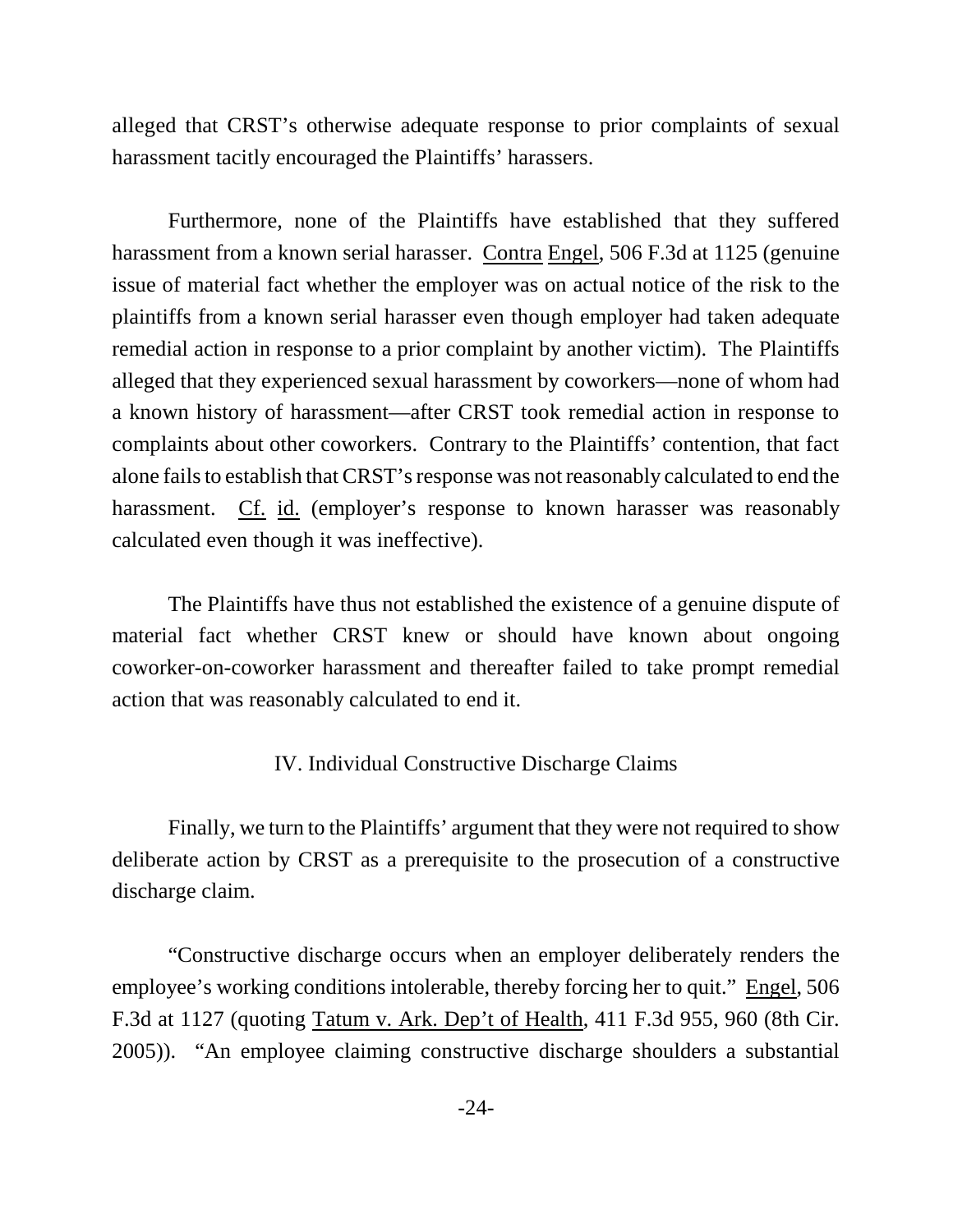burden." Blake v. MJ Optical, Inc., 870 F.3d 820, 826 (8th Cir. 2017). However, "[w]e do not . . . require an employee to [prove] . . . that not only was the discrimination so bad that he had to quit, but also that his quitting was his employer's plan all along." Green v. Brennan, 136 S. Ct. 1769, 1779–80 (2016) (discussing the triggering of the limitations period on a constructive discharge claim). The Plaintiffs interpret this pronouncement in Green as tacitly overruling our constructive discharge precedent. They argue that their claims should have survived summary judgment because they showed that "conditions were so intolerable that a reasonable person would have felt compelled to quit."

Although Green makes clear that the employee is not required to show that the employer subjectively intended for the employee to quit, the existence of intolerable conditions alone remains insufficient to form the basis of a constructive discharge claim, for the intolerable conditions must be attributable to the employer. Id. at 1780 (requiring the employee to prove "discrimination [by the employer] so bad that he had to quit"); see also Garrison v. Dolgencorp, LLC, 939 F.3d 937, 943 (8th Cir. 2019) (to prove constructive discharge under the ADA, the employee must still show that the employer itself *created* the intolerable working conditions (emphasis in original)); cf. Pa. State Police v. Suders, 542 U.S. 129, 131–32 (2004) (noting that official employer action may or may not underlie a constructive discharge claim but that where there is no official action, the employer may establish the Ellerth and Faragher affirmative defense of proving that it took steps to avoid or minimize the harm). As discussed above, the Plaintiffs have failed to show such discrimination on the part of CRST itself and therefore have failed to show that the employer created intolerable working conditions or took otherwise discriminatory action.

### V. Conclusion

The incidents of sexual harassment alleged by the Plaintiffs are disquieting at best, revolting at worst. However, "Title VII . . . is not a general civility code for the